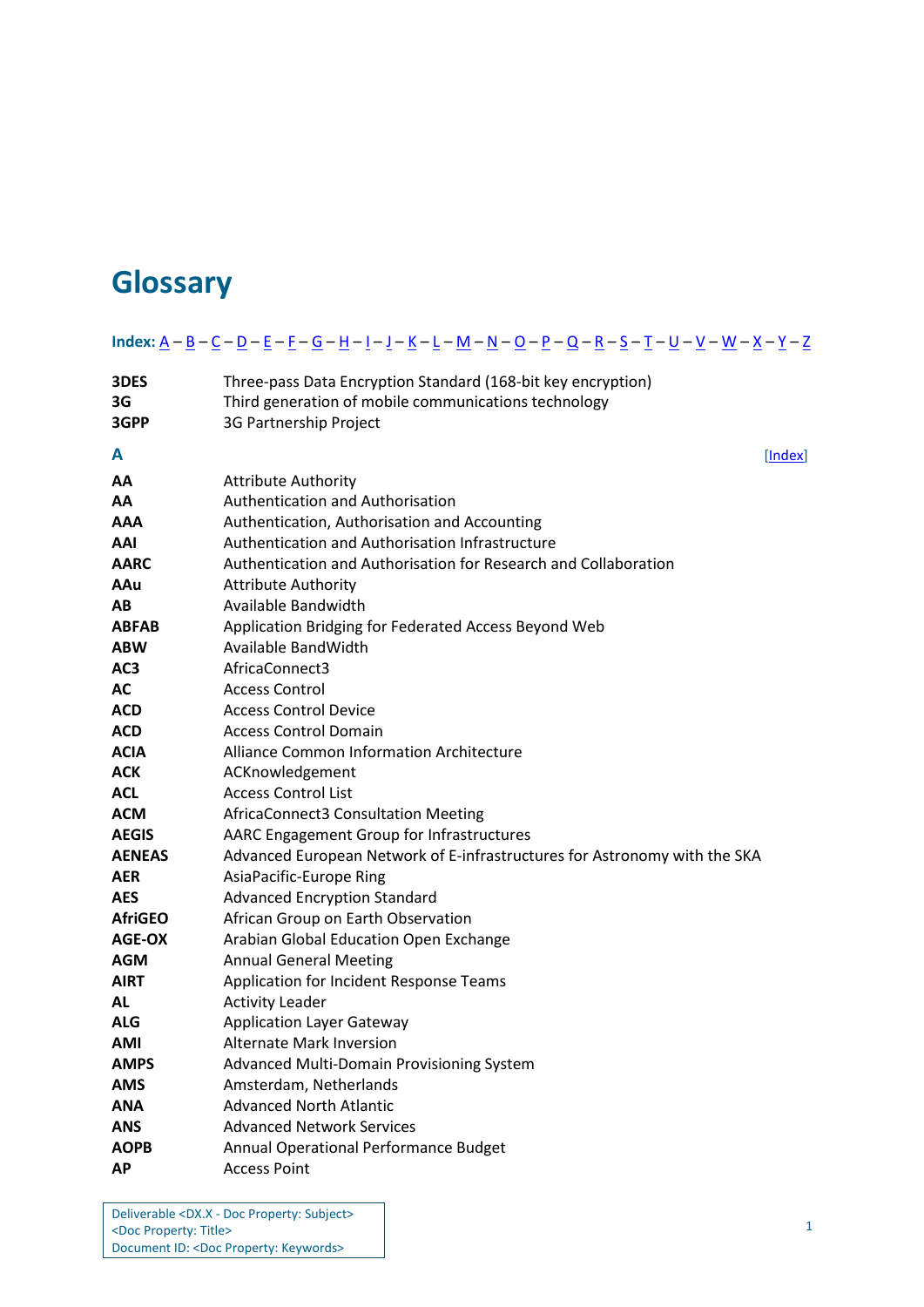

<span id="page-1-0"></span>

| <b>APC</b>                | <b>Angled Physical Contact</b>                                        |         |
|---------------------------|-----------------------------------------------------------------------|---------|
| <b>AP</b>                 | <b>Alternate Phase</b>                                                |         |
| <b>APAN</b>               | Asia Pacific Advanced Network                                         |         |
| <b>API</b>                | Application Programming Interface                                     |         |
| <b>APM</b>                | <b>Access Port Manager</b>                                            |         |
| <b>APR</b>                | Asia Pacific Ring                                                     |         |
| <b>APRICOT</b>            | Asia Pacific Regional Internet Conference on Operational Technologies |         |
| AR                        | <b>Attribute Requester</b>                                            |         |
| <b>ARAC</b>               | Audit & Risk Advisory Committee                                       |         |
| <b>ARP</b>                | <b>Address Resolution Protocol</b>                                    |         |
| <b>ARP</b>                | <b>Attribute Release Policy</b>                                       |         |
| AS                        | Authentication and Authorisation Service                              |         |
| AS                        | <b>Authentication Server</b>                                          |         |
| AS                        | Autonomous System                                                     |         |
| <b>ASBR</b>               | Autonomous System Border Routers                                      |         |
| <b>ASE</b>                | <b>Amplified Spontaneous Emission</b>                                 |         |
| <b>ASID</b>               | Autonomous System Identifier                                          |         |
| <b>ASK</b>                | Amplitude Shift Keying or Amplitude Shift Keyed                       |         |
| <b>ASM</b>                | Any-Source Multicast                                                  |         |
| <b>ASN</b>                | Autonomous System Number                                              |         |
| <b>ASON</b>               | <b>Automatically Switched Optical Network</b>                         |         |
| <b>ASONS</b>              | Automatically Switched Optical Network Simulator                      |         |
| <b>ASP</b>                | <b>Authorisation Service Provider</b>                                 |         |
| <b>ASPATH</b>             | Autonomous System Path                                                |         |
| <b>ASREN</b>              | Arab States Research and Education Network                            |         |
| <b>ASTN</b><br><b>ATI</b> | <b>Automatic Switched Transport Network</b>                           |         |
| <b>ATM</b>                | Africa Training Initiative<br>Asynchronous Transfer Mode              |         |
| <b>AUB</b>                | American University of Beirut                                         |         |
| <b>AUC</b>                | <b>African Union Commission</b>                                       |         |
| <b>AUP</b>                | Acceptable Use Policy                                                 |         |
| <b>AuthN</b>              | Authentication                                                        |         |
| authN                     | Number of authentications                                             |         |
| <b>AuthZ</b>              | Authorisation                                                         |         |
| <b>AuthZS</b>             | <b>Authorisation Service</b>                                          |         |
| <b>AutoBAHN</b>           | Automated Bandwidth Allocation across Heterogeneous Networks          |         |
| AV                        | Audiovisual                                                           |         |
| <b>AV-Pairs</b>           | Attribute-Value pairs                                                 |         |
| <b>AW</b>                 | Alien Wavelength                                                      |         |
| <b>AWG</b>                | <b>Arrayed Waveguide Grating</b>                                      |         |
| <b>AWS</b>                | <b>Amazon Web Services</b>                                            |         |
| B                         |                                                                       |         |
|                           |                                                                       | [Index] |
| b/s                       | bits per second                                                       |         |
| B4N                       | SDN controller by Brain4Net                                           |         |
| BB                        | <b>Bandwidth Broker</b>                                               |         |
| <b>BCP</b>                | <b>Best Common Practice</b>                                           |         |
| <b>BDP</b>                | <b>Bandwidth Delay Product</b><br><b>Best Effort</b>                  |         |
| BE                        |                                                                       |         |
| BE                        | Bridging Element (includes LFA and LA)                                |         |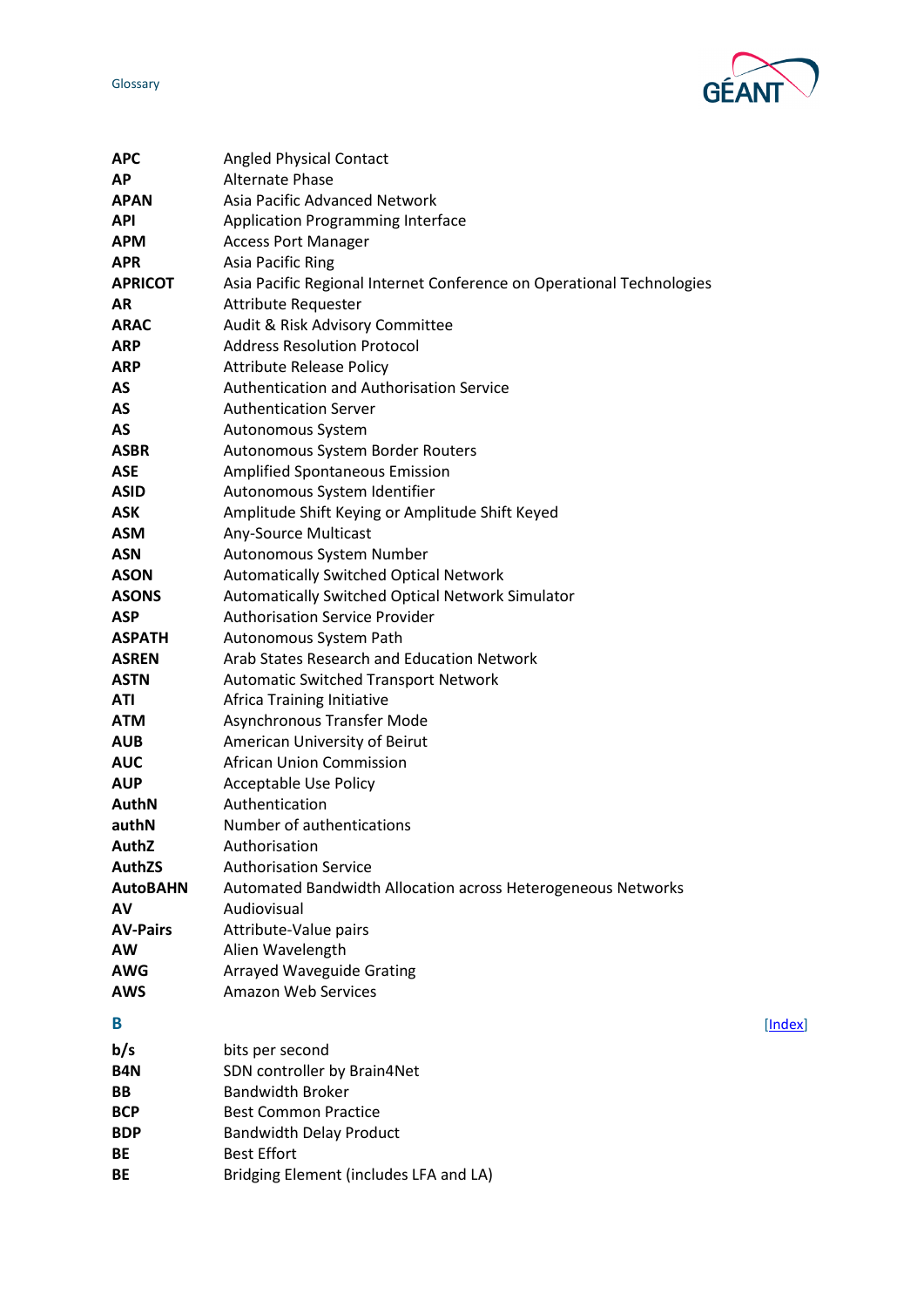GE

<span id="page-2-0"></span>

| BELLA           | Building the Europe Link with Latin America                              |         |
|-----------------|--------------------------------------------------------------------------|---------|
| <b>BER</b>      | Bit Error Rate or Bit Error Ratio                                        |         |
| <b>BERT</b>     | <b>Bit Error Rate Tester</b>                                             |         |
| <b>BFG</b>      | <b>Bidirectional Forwarding Detection</b>                                |         |
| BFH             | Bern University of Applied Sciences                                      |         |
| <b>BGP</b>      | <b>Border Gateway Protocol</b>                                           |         |
| <b>BGP-LS</b>   | Border Gateway Protocol Link State                                       |         |
| BMS             | <b>Bare Metal Server</b>                                                 |         |
| BMS             | <b>Bio-Medical Sciences</b>                                              |         |
| BoD             | <b>Bandwidth on Demand</b>                                               |         |
| <b>BOF</b>      | Birds-of-a-Feather                                                       |         |
| botnetC&C       | botnet Command and Control server                                        |         |
| <b>BPM</b>      | <b>Business Process Management</b>                                       |         |
| <b>BRA</b>      | Bratislava, Slovakia                                                     |         |
| <b>BSD</b>      | <b>Berkeley Software Distribution</b>                                    |         |
| BSI             | <b>Black Sea Interconnection</b>                                         |         |
| <b>BSR</b>      | <b>Bootstrap Router</b>                                                  |         |
| BSS             | <b>Business Support Systems</b>                                          |         |
| <b>BUCC</b>     | <b>Backup Control Centre</b>                                             |         |
| BVI             | <b>Bridge Virtual Interface</b>                                          |         |
| BW              | <b>Bandwidth</b>                                                         |         |
| BW              | <b>Black and White interface</b>                                         |         |
| <b>BWCTL</b>    | <b>Bandwidth Controller</b>                                              |         |
| <b>BWCTL MP</b> | <b>Bandwidth Controller Measurement Point</b>                            |         |
|                 |                                                                          |         |
| C               |                                                                          | [Index] |
| СA              | Candidate                                                                |         |
| СA              | <b>Certificate Authority</b>                                             |         |
| CaaS            | Communication as a Service                                               |         |
| <b>CAMS</b>     | Central Authentication Management System                                 |         |
| <b>CANARIE</b>  | Canadian Network for the Advancement of Research, Industry and Education |         |
| <b>CAPEX</b>    | Capital expenditure                                                      |         |
| <b>CAREN</b>    | <b>Central Asia Research and Education Network</b>                       |         |
| <b>CARNET</b>   | Croatian Academic and Research Network                                   |         |
| <b>CASG</b>     | <b>Controlled Address Space for Gateways</b>                             |         |
| <b>CAT</b>      | Configuration Assistant Tool (eduroam)                                   |         |
| <b>CBF</b>      | <b>Cross-Border Fibre</b>                                                |         |
| <b>CCC</b>      | <b>Circuit Cross-Connect</b>                                             |         |
| <b>CCK</b>      | <b>Complementary Code Keying</b>                                         |         |
| <b>CCNP</b>     | <b>Cisco Certified Network Professional</b>                              |         |
| ccTLD           | country-code Top Level Domain                                            |         |
| <b>CCTV</b>     | <b>Closed Circuit Television</b>                                         |         |
| CD              | <b>Chromatic Dispersion</b>                                              |         |
| CD              | Ciena Core Director                                                      |         |
| CDAM/CA         | Collision Detection Multiple Access/Collision Avoidance                  |         |
| <b>CDMA</b>     | <b>Code Division Multiple Access</b>                                     |         |
| <b>CDP</b>      | <b>Cisco Discovery Protocol</b>                                          |         |
| CE(s)T          | Central European (summer) Time                                           |         |
|                 |                                                                          |         |

**CEF** Customer Empowered Fibre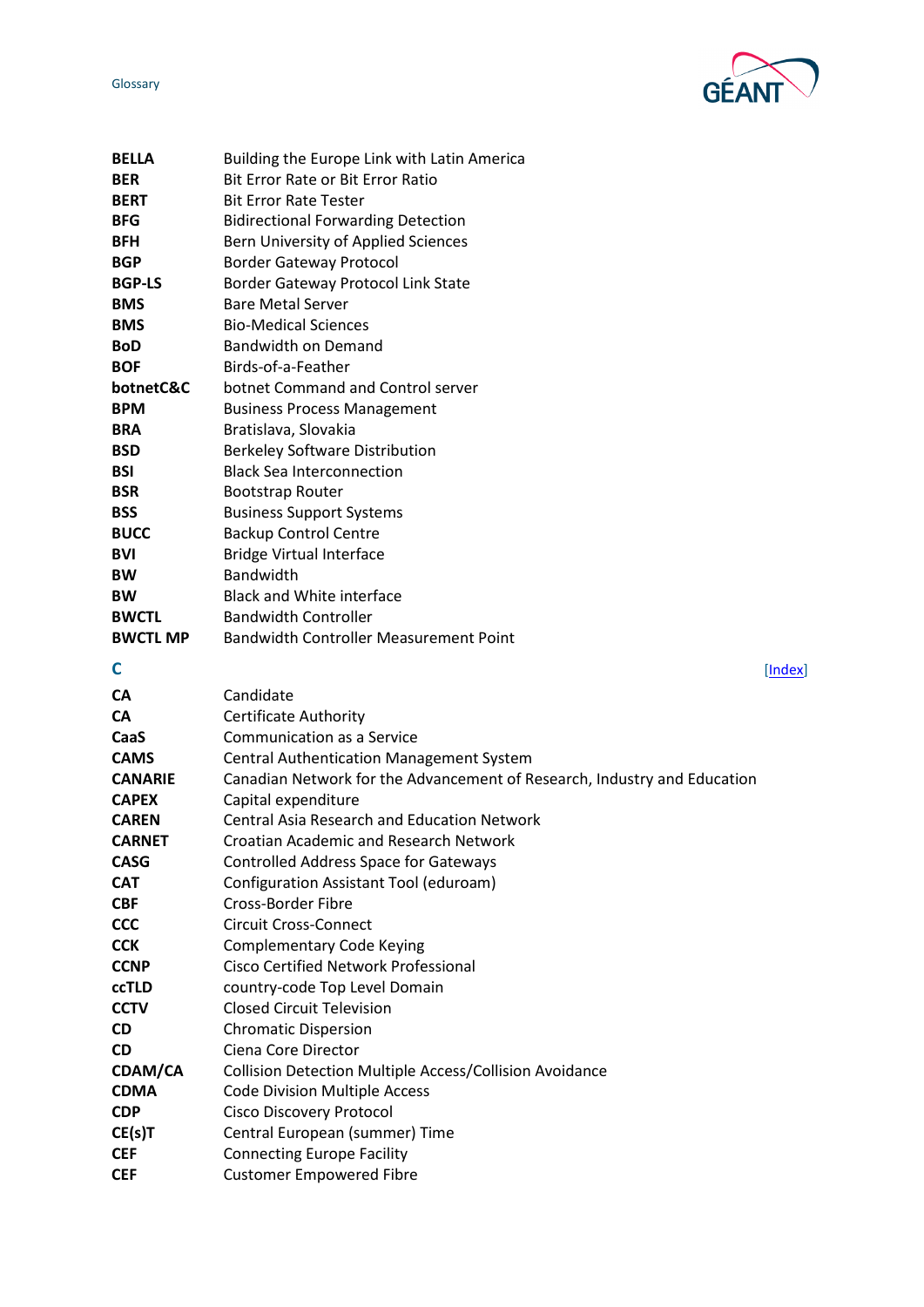

| <b>CESSDA</b>   | Consortium of European Social Science Data Archives                     |
|-----------------|-------------------------------------------------------------------------|
| <b>CEO</b>      | <b>Chief Executive Officer</b>                                          |
| <b>CERN</b>     | <b>European Organisation for Nuclear Research</b>                       |
| <b>CERT</b>     | <b>Computer Emergency Response Team</b>                                 |
| <b>CFI</b>      | <b>Canonical Format Indicator</b>                                       |
| <b>CFM</b>      | <b>Connectivity Fault Management</b>                                    |
| <b>CFP</b>      | C Form-factor Pluggable                                                 |
| <b>CGE</b>      | <b>Carrier Grade Ethernet</b>                                           |
| <b>CGI</b>      | Common Gateway Interface                                                |
| <b>CHAP</b>     | Challenge Handshake Authentication Protocol                             |
| <b>CKLN</b>     | Caribbean Knowledge and Learning Network                                |
| <b>CL</b>       | <b>Command Line</b>                                                     |
| <b>CLARIN</b>   | Common Language Resources and Technology Infrastructure                 |
| <b>CLAW</b>     | The Crisis Management Workshop for the GÉANT Community (formerly Crisis |
|                 | Leadership in Action Workshop)                                          |
| <b>CLI</b>      | <b>Command Line Interface</b>                                           |
| <b>CLK</b>      | <b>Clock Recovery Circuit</b>                                           |
| <b>CLNS</b>     | <b>Connectionless Network Service</b>                                   |
| cMA             | cNIS Management Application                                             |
| <b>CMG</b>      | <b>Contract Management Group</b>                                        |
| <b>CMISE</b>    | <b>Common Management Information Service Element</b>                    |
| <b>CMPA</b>     | <b>Contract Management Policy Authority</b>                             |
| <b>CMS</b>      | <b>Content Management System</b>                                        |
| <b>CNaaS</b>    | Campus Network as a Service                                             |
| <b>CNDA</b>     | cNIS Network Discovery Application                                      |
| <b>CNIS</b>     | <b>Common Network Information Service</b>                               |
| <b>CNM</b>      | <b>Customer Network Management</b>                                      |
| <b>CO</b>       | Confidential                                                            |
| CoCo            | <b>GÉANT data protection Code of Conduct</b>                            |
| <b>CODATA</b>   | Committee on Data for Science and Technology                            |
| <b>COM</b>      | Component Object Model                                                  |
| <b>CORBA</b>    | Common Object Remote Broker Architecture                                |
| <b>COTS</b>     | <b>Commercial Off-The-Shelf</b>                                         |
| <b>CPAN</b>     | Comprehensive Perl Archive Network                                      |
| <b>CPE</b>      | <b>Customer Premises Equipment</b>                                      |
| <b>CPF</b>      | cNIS Pathfinder                                                         |
| <b>CPM</b>      | <b>Control Processor Module</b>                                         |
| <b>CPO</b>      | <b>Chief Product Officer</b>                                            |
| <b>CPU</b>      | <b>Central Processing Unit</b>                                          |
| <b>CRC</b>      | <b>Cyclic Redundancy Check</b>                                          |
| <b>CRL</b>      | <b>Certificate Revocation List</b>                                      |
| <b>CRM</b>      | <b>Customer Relationship Management</b>                                 |
| <b>CRNC</b>     | <b>CAREN Regional Networking Conference</b>                             |
| <b>CRZ</b>      | Chirped Return to Zero                                                  |
| CS <sub>3</sub> | Cloud Storage Services for Synchronization and Sharing                  |
| <b>CSC</b>      | <b>Cost-Sharing Committee</b>                                           |
| <b>CSF</b>      | Communications Sub-system Failure                                       |
| <b>CSF</b>      | <b>Critical Success Factor</b>                                          |
| <b>CSI</b>      | Continual Service Improvement                                           |
| <b>CSIR</b>     | Continual Service Improvement Register                                  |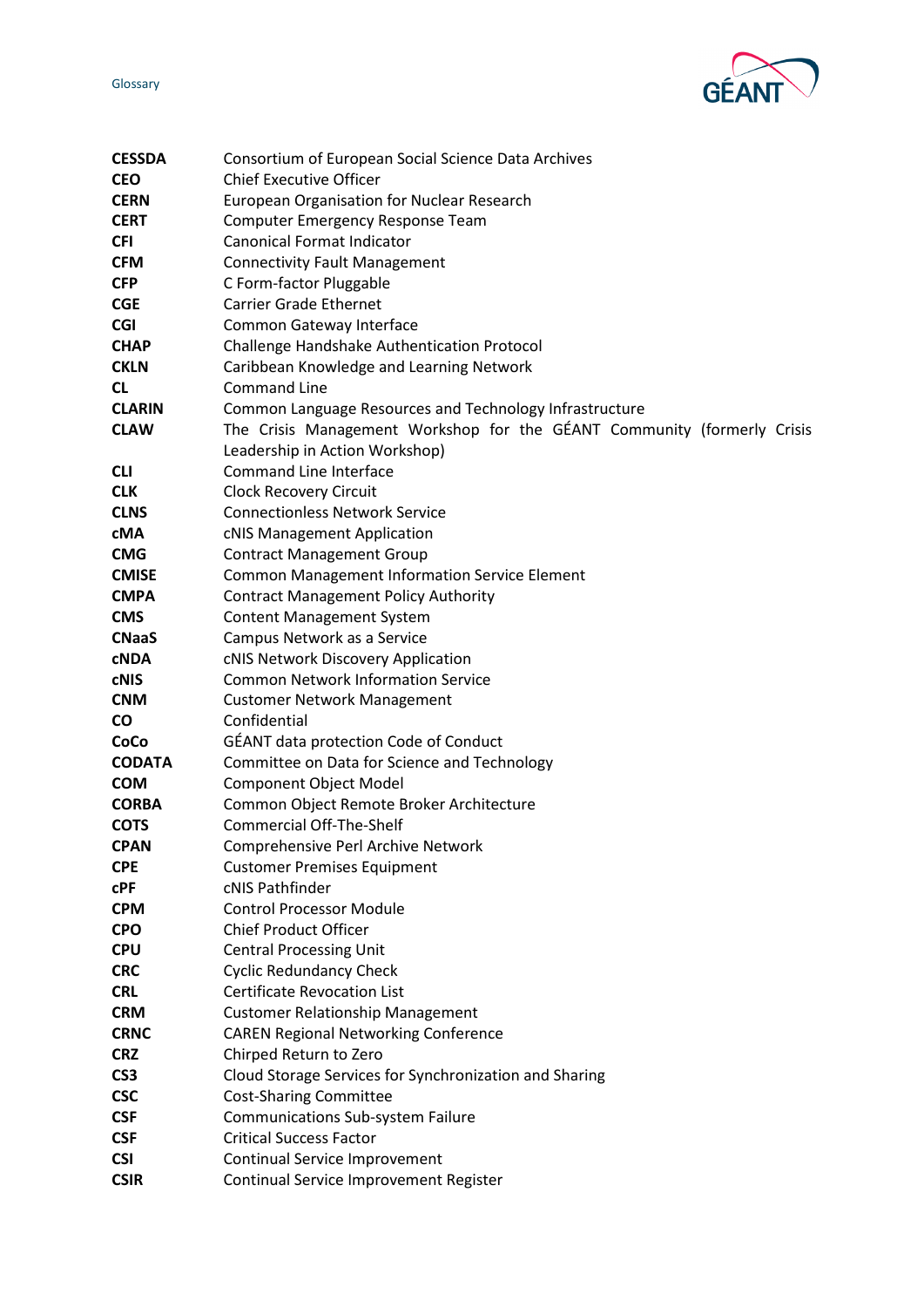



<span id="page-4-0"></span>

| <b>CSIRT</b>    | <b>Computer Security Incident Response Team</b>                              |
|-----------------|------------------------------------------------------------------------------|
| <b>CSP</b>      | <b>Cloud Service Provider</b>                                                |
| <b>CSRZ</b>     | Carrier Suppresses Return to Zero                                            |
| <b>CSS</b>      | <b>Cascading Style Sheets</b>                                                |
| <b>CSWG</b>     | <b>Cost Sharing Working Group</b>                                            |
| <b>CT</b>       | Certificate Transparency                                                     |
| <b>CTA</b>      | Cherenkov Telescope Array                                                    |
| <b>CTO</b>      | <b>Chief Technical Officer</b>                                               |
| <b>cTS</b>      | cNIS Topology Service                                                        |
| <b>CUI</b>      | Chargeable User Identity                                                     |
| <b>CVS</b>      | <b>Concurrent Versions System</b>                                            |
| CW              | Continuous Wave                                                              |
| D               | [Index]                                                                      |
|                 |                                                                              |
| <b>DaaS</b>     | Desktop as a Service                                                         |
| <b>DANTE</b>    | Delivery of Advanced Network Technology to Europe                            |
| <b>DARIAH</b>   | Digital Research Infrastructures for the Arts and Humanities                 |
| DB              | Database                                                                     |
| dB              | Decibel                                                                      |
| <b>DBMS</b>     | Database Management System                                                   |
| <b>DCC</b>      | <b>Data Communication Channel</b>                                            |
| <b>DCF</b>      | <b>Dispersion Compensating Fibre</b>                                         |
| <b>DCI</b>      | Data Centre Interconnect                                                     |
| <b>DCM</b>      | <b>Dispersion Compensation Module</b>                                        |
| <b>DCN</b>      | <b>Data Communication Network</b>                                            |
| <b>DCN</b>      | <b>Dynamic Circuit Network</b>                                               |
| <b>DCOM</b>     | Distributed Component Object Model                                           |
| <b>DCR</b>      | <b>DCC Router</b>                                                            |
| <b>DCR</b>      | <b>Dispersion Compensation Ratio</b>                                         |
| <b>DCU</b>      | Dublin City University                                                       |
| <b>DDoS</b>     | <b>Distributed Denial of Service</b>                                         |
| <b>DEISA</b>    | Distributed European Infrastructure for Supercomputing Applications          |
| <b>DEM</b>      | Demonstrator                                                                 |
| DEN-ng          | Directory Enabled Networks Next Generation                                   |
| <b>DES</b>      | Data Encryption Standard                                                     |
| <b>DevOps</b>   | software Development information technology Operations                       |
| <b>DFS</b>      | Dark Fibre                                                                   |
| <b>DFS</b>      | Depth-First Search                                                           |
| DG              | Directorate-General (EC)                                                     |
| DG              | Directed Graph                                                               |
| <b>DG CNECT</b> | Directorate-General for Communications Networks, Content and Technology      |
| <b>DG DEVCO</b> | Directorate-General for International Cooperation and Development            |
| <b>DG GROW</b>  | Directorate-General for Internal Market, Industry, Entrepreneurship and SMEs |
| <b>DG NEAR</b>  | Directorate-General for Neighbourhood and Enlargement Negotiations           |
| <b>DG RTD</b>   | Directorate-General for Research and Innovation                              |
| <b>DHCP</b>     | <b>Dynamic Host Configuration Protocol</b>                                   |
| DI              | Data Inventory                                                               |
| DI              | Delay Interferometer                                                         |
| DI4R            | Digital Infrastructures for Research                                         |
| <b>DI4R18</b>   | 2018 Digital Infrastructures for Research                                    |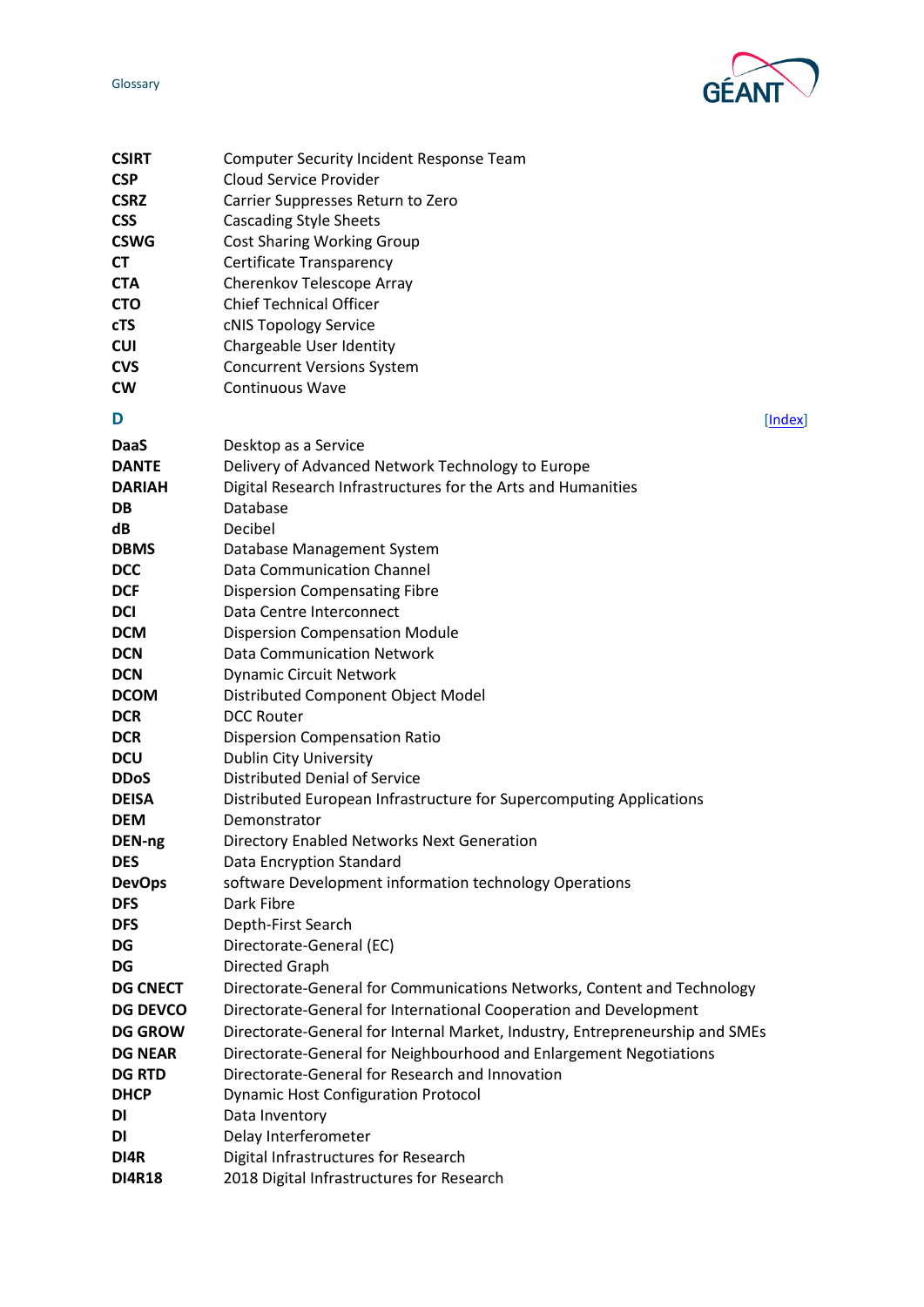GÉAN

| <b>Diameter</b> | Protocol for providing an Authentication, Authorisation and Accounting (AAA) |
|-----------------|------------------------------------------------------------------------------|
|                 | framework for applications such as network access or IP mobility             |
| <b>Diffserv</b> | <b>Differentiated services</b>                                               |
| <b>DiMAPI</b>   | Distributed Monitoring Application Programming Interface                     |
| dLS             | Distributed Lookup Service                                                   |
| DM              | Data Mapping                                                                 |
| <b>DM</b>       | Domain Manager                                                               |
| Dm2ldm          | Domain Manager to Inter-Domain Manager                                       |
| <b>DMA</b>      | <b>Direct Memory Access</b>                                                  |
| <b>DMaaP</b>    | Data Movement as a Platform                                                  |
| <b>DMS</b>      | DDoS Det&Mit (Detection & Mitigation) Solution                               |
| <b>DNA</b>      | Digital Network Administrator                                                |
| <b>DNS</b>      | Domain Name Service                                                          |
| <b>DNSRoam</b>  | Domain Name System Roaming                                                   |
| <b>DNS-SD</b>   | Domain Name Server-Service Discovery                                         |
| <b>DNSsec</b>   | An extension to the Domain Name Service (DNS) that offers enhanced security  |
|                 | features for the exchange of DNS records                                     |
| <b>DOAJ</b>     | Directory of Open Access Journals                                            |
| <b>DOE</b>      | Department of Energy (US)                                                    |
| DOI             | Digital Object Identifier                                                    |
| <b>DOM</b>      | Document Object Model                                                        |
| <b>DoS</b>      | Denial of Service                                                            |
| <b>DoW</b>      | Description of Work                                                          |
| <b>DPC</b>      | Dense Port Concentrator                                                      |
| <b>DPO</b>      | <b>Data Protection Officer</b>                                               |
| <b>DPP</b>      | Data Plane Programmability                                                   |
| <b>DPR</b>      | Data Plane Routing                                                           |
| <b>DPR</b>      | Data Protection Regulation                                                   |
| <b>DPS</b>      | <b>Dynamic Purchasing System</b>                                             |
| <b>DPSK</b>     | Differential Phase Shift Keying or Differential Phase Shift Keyed            |
| <b>DQPSK</b>    | Differential Quadrature Phase Shift Keying or Keyed                          |
| <b>DRAC</b>     | Dell Remote Access Controller                                                |
| <b>DRAC</b>     | <b>Dynamic Resource Allocation Controller</b>                                |
| DS              | <b>Discovery Service</b>                                                     |
| <b>DSCP</b>     | Differentiated Services Code Point                                           |
| <b>DSL</b>      | Digital Subscriber Line                                                      |
| <b>DSL</b>      | Domain Specific Languages                                                    |
| <b>DSP</b>      | <b>Digital Signal Processing</b>                                             |
| <b>DSSS</b>     | Direct Sequence Spread Spectrum                                              |
| dst             | Destination                                                                  |
| <b>DstAS</b>    | <b>Destination AS numbers</b>                                                |
| <b>DSW</b>      | Data Systems Worldwide                                                       |
| <b>DTD</b>      | Document Type Definition                                                     |
| <b>DTN</b>      | Data Transfer Node                                                           |
| <b>DTN</b>      | <b>Data Transmission Network</b>                                             |
| <b>DTN</b>      | <b>Digital Transport Network</b>                                             |
| <b>DV</b>       | Delay Variation                                                              |
| <b>DVB</b>      | <b>Digital Video Broadcasting</b>                                            |
| <b>DWDM</b>     | Dense Wavelength Division Multiplexing                                       |
| <b>DWS</b>      | <b>DANTE World Service</b>                                                   |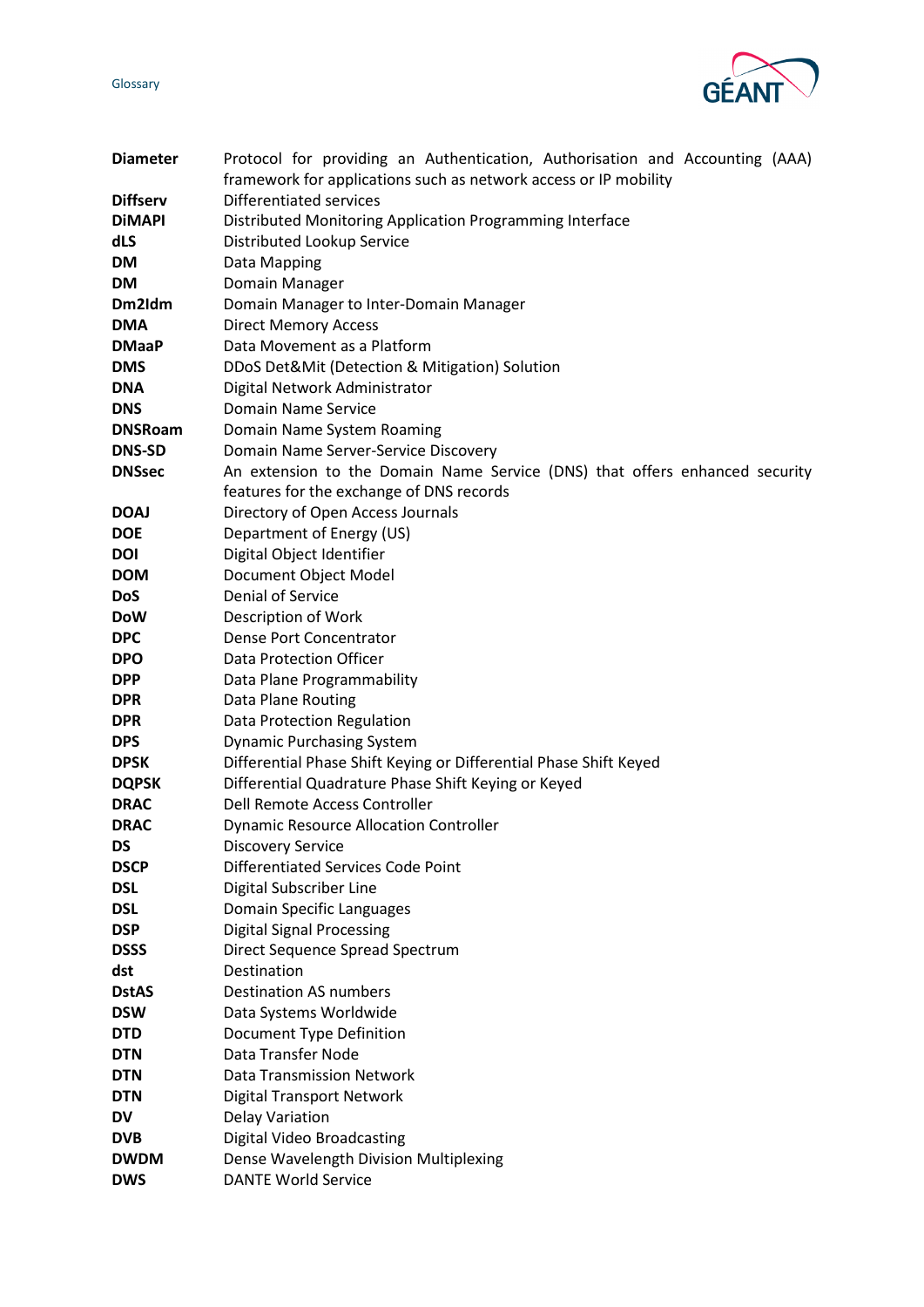

<span id="page-6-0"></span>

| E                | [Index]                                                                                           |
|------------------|---------------------------------------------------------------------------------------------------|
| E <sub>2</sub> E | End-to-End                                                                                        |
| <b>E2ECU</b>     | <b>End-to-End Coordination Unit</b>                                                               |
| <b>E2EMon</b>    | End-to-End Monitoring System                                                                      |
| <b>EAC</b>       | eduGAIN Access Check                                                                              |
| e-AGE            | International Platform on Integrating Arab e-Infrastructure in a Global Environment<br>conference |
| EAI              | <b>Enterprise Application Integration</b>                                                         |
| <b>EAM</b>       | Electro-Absorption Modulator                                                                      |
| EaP              | Eastern Partnership                                                                               |
| <b>EAP</b>       | <b>Extensible Authentication Protocol</b>                                                         |
| <b>EaPEC</b>     | Eastern Partnership E-infrastructure Conference                                                   |
| <b>EAP-EKE</b>   | EAP-Encrypted Key Exchange                                                                        |
| <b>EAP-FAST</b>  | Extensible Authentication Protocol-Flexible Authentication via Secure Tunnelling                  |
| <b>EAP-GTC</b>   | Extensible Authentication Protocol with Generic Token Card payload                                |
| EAP-MD5          | Extensible Authentication Protocol with Message Digest Nr. 5 payload                              |
| <b>EAPoL</b>     | Extensible Authentication Protocol over Local Area Network                                        |
| EAP-OTP          | Extensible Authentication Protocol with One-Time Password payload                                 |
| <b>EAP-PWD</b>   | EAP-Password                                                                                      |
| <b>EAP-SIM</b>   | Extensible Authentication Protocol with Subscriber Identification Module payload                  |
| <b>EAP-TLS</b>   | Extensible Authentication Protocol Transport Layer Security                                       |
| <b>EAP-TTLS</b>  | Extensible Authentication Protocol Tunnelled Transport Layer Security                             |
| <b>EARC</b>      | eduGAIN Attribute Release Check                                                                   |
| eBGP             | external Border Gateway Protocol                                                                  |
| EC               | European Commission, the executive body of the EU                                                 |
| <b>ECCS</b>      | eduGAIN Connectivity Check Service                                                                |
| <b>ECE</b>       | <b>Economic Commission for Europe</b>                                                             |
| <b>ECL</b>       | <b>External Cavity Laser</b>                                                                      |
| <b>ECMP</b>      | Equal-Cost Multi-Path                                                                             |
| <b>ECMWF</b>     | European Centre for Medium-Range Weather Forecasting                                              |
| <b>ECN</b>       | Eastern Computer Network                                                                          |
| <b>EDFA</b>      | Erbium-Doped Fiber Amplifier                                                                      |
| <b>EDGE</b>      | Enhanced Data Rates for Global (or GSM) Evolution                                                 |
| <b>EDI</b>       | European Data Infrastructure                                                                      |
| eduCONF          | A set of services to provide and support videoconferencing across Europe                          |
| eduGAIN          | AAI confederation interconnecting national and community-wide R&E identity                        |
|                  | federations                                                                                       |
| eduPERT          | A federated PERT structure                                                                        |
| eduPKI           | A service providing Public Key Infrastructure (PKI) certificates for GÉANT services               |
| eduroam          | education roaming - International roaming service for users in R&E                                |
| eduroam-ng       | eduroam-next generation                                                                           |
| EEA              | European Economic Area                                                                            |
| EF               | <b>Expedited Forwarding</b>                                                                       |
| EF               | <b>Experimental Facility</b>                                                                      |
| <b>EFDA</b>      | <b>European Fusion Development Agreement</b>                                                      |
| <b>EFEC</b>      | <b>Enhanced Forward Error Correction</b>                                                          |
| EGI              | European Grid Infrastructure                                                                      |
| <b>EHU</b>       | University of the Basque Country                                                                  |
| eID              | <b>Electronic Identification</b>                                                                  |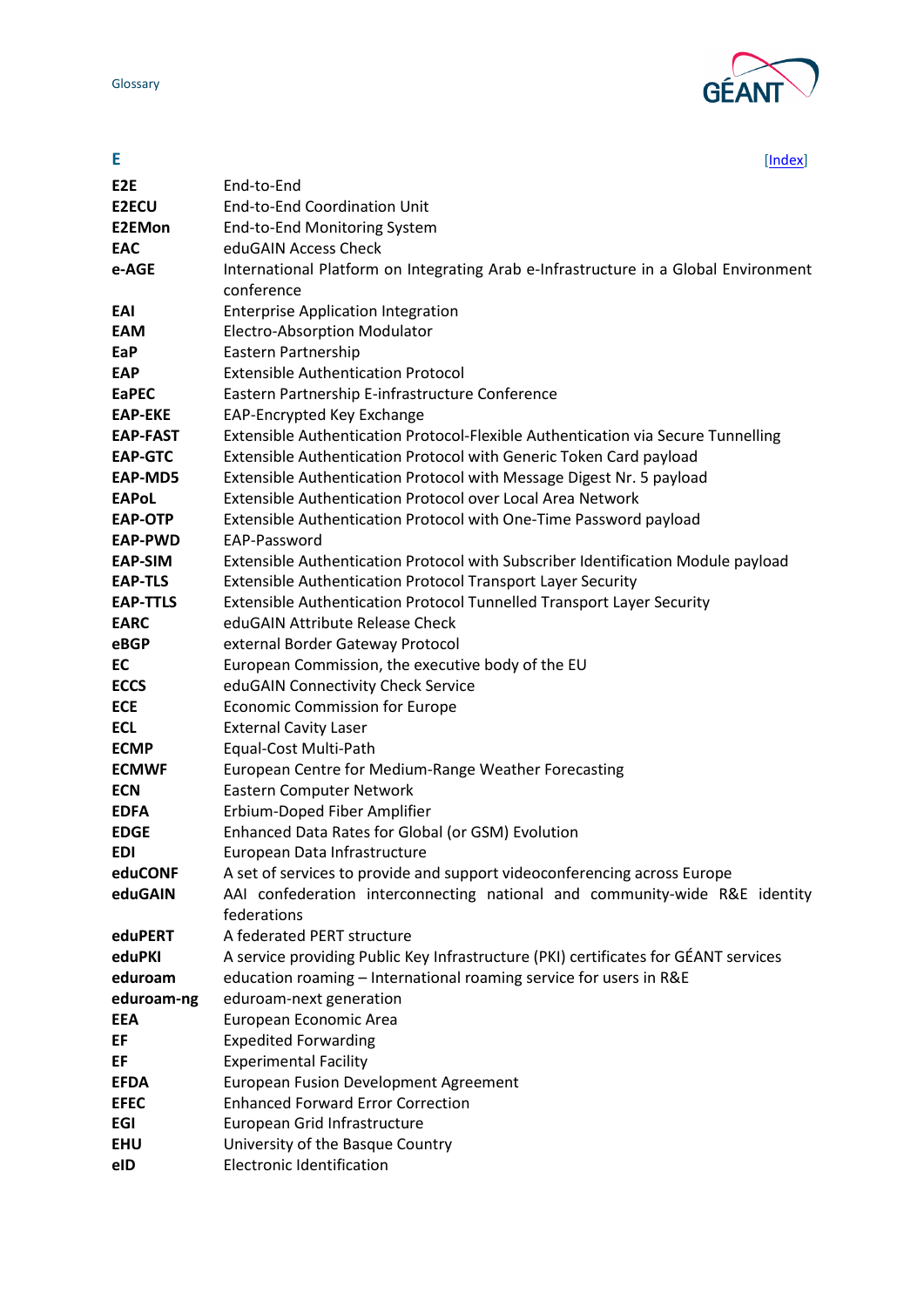



| eIDAS           | Electronic Identification and Signature                                 |
|-----------------|-------------------------------------------------------------------------|
| eIDAS           | electronic IDentification, Authentication and trust Services            |
| eIRG            | eInfrastructure Reflection Group                                        |
| e-IRG           | e-Infrastructure Reflection Group                                       |
| <b>EJB</b>      | Enterprise JavaBeans Technology                                         |
| <b>ELI</b>      | Extreme Light Infrastructure                                            |
| <b>ELINE</b>    | Ethernet private line service                                           |
| <b>ELK</b>      | Elasticsearch, Logstash, Kibana                                         |
| <b>ELPF</b>     | <b>Electric Low Pass Filter</b>                                         |
| <b>EM</b>       | <b>Embedded Module</b>                                                  |
| <b>EMBL</b>     | European Molecular Biology Laboratory                                   |
| <b>EML</b>      | <b>Element Manager</b>                                                  |
| <b>EMS</b>      | <b>Element Management Systems</b>                                       |
| eMSDP           | external Multicast Source Discovery Protocol                            |
| <b>ENNI</b>     | External Network-to-Network Interface                                   |
| <b>E-NNI</b>    | External Network-to-Network Interface                                   |
| <b>ENUM</b>     | <b>Electronic Number Mapping</b>                                        |
| EO              | Earth Observation                                                       |
| EoD             | <b>Expert on Duty</b>                                                   |
| <b>EOL</b>      | End of Life                                                             |
| <b>EOMPLS</b>   | Ethernet over Multiprotocol Label Switching                             |
| <b>EOOTN</b>    | <b>Ethernet over OTN</b>                                                |
| <b>EOSC</b>     | European Open Science Cloud                                             |
| <b>EPL</b>      | <b>Ethernet Private Line</b>                                            |
| <b>EPOS</b>     | <b>European Plate Observing System</b>                                  |
| ER              | <b>Entity Relationship</b>                                              |
| <b>ERA</b>      | European Research Area                                                  |
| <b>ERIC</b>     | European Research Infrastructure Consortium                             |
| <b>ESA</b>      | <b>European Space Agency</b>                                            |
| <b>ESB</b>      | <b>Enterprise Service Bus</b>                                           |
| <b>ESDC</b>     | European Science Data Centre                                            |
| <b>ESLM</b>     | <b>Ethernet Services Line Module</b>                                    |
| <b>ESnet</b>    | (US) Department of Energy, Energy Sciences Network                      |
| <b>ESO</b>      | European Southern Observatory                                           |
| <b>ESTEC</b>    | European Space Agency Technology Centre                                 |
| <b>ETH</b>      | Eidgenössische Technische Hochschule                                    |
| <b>ETLR</b>     | Europe Top-Level RADIUS Server                                          |
| eTOM            | <b>Enhanced Telecom Operations Map</b>                                  |
| ETP4HPC         | European Technology Platform for High-Performance Computing             |
| <b>ETSI</b>     | European Telecommunications Standards Institute                         |
| EU              | <b>European Union</b>                                                   |
| <b>EUDAT</b>    | European Data Infrastructure                                            |
| <b>EULA</b>     | <b>End User License Agreement</b>                                       |
| <b>EUMETSAT</b> | European Organisation for the Exploitation of Meteorological Satellites |
| <b>EuroDIG</b>  | European Dialogue on Internet Governance                                |
| <b>Eurodoc</b>  | European Council of Doctoral Candidates and Junior Researchers          |
| e-VLBI          | electronic Very Long Baseline Interferometry                            |
| <b>EVN</b>      | European VLBI Network                                                   |
| <b>EVPL</b>     | <b>Ethernet Virtual Private Line</b>                                    |
| <b>EVPN</b>     | <b>Ethernet Virtual Private Network</b>                                 |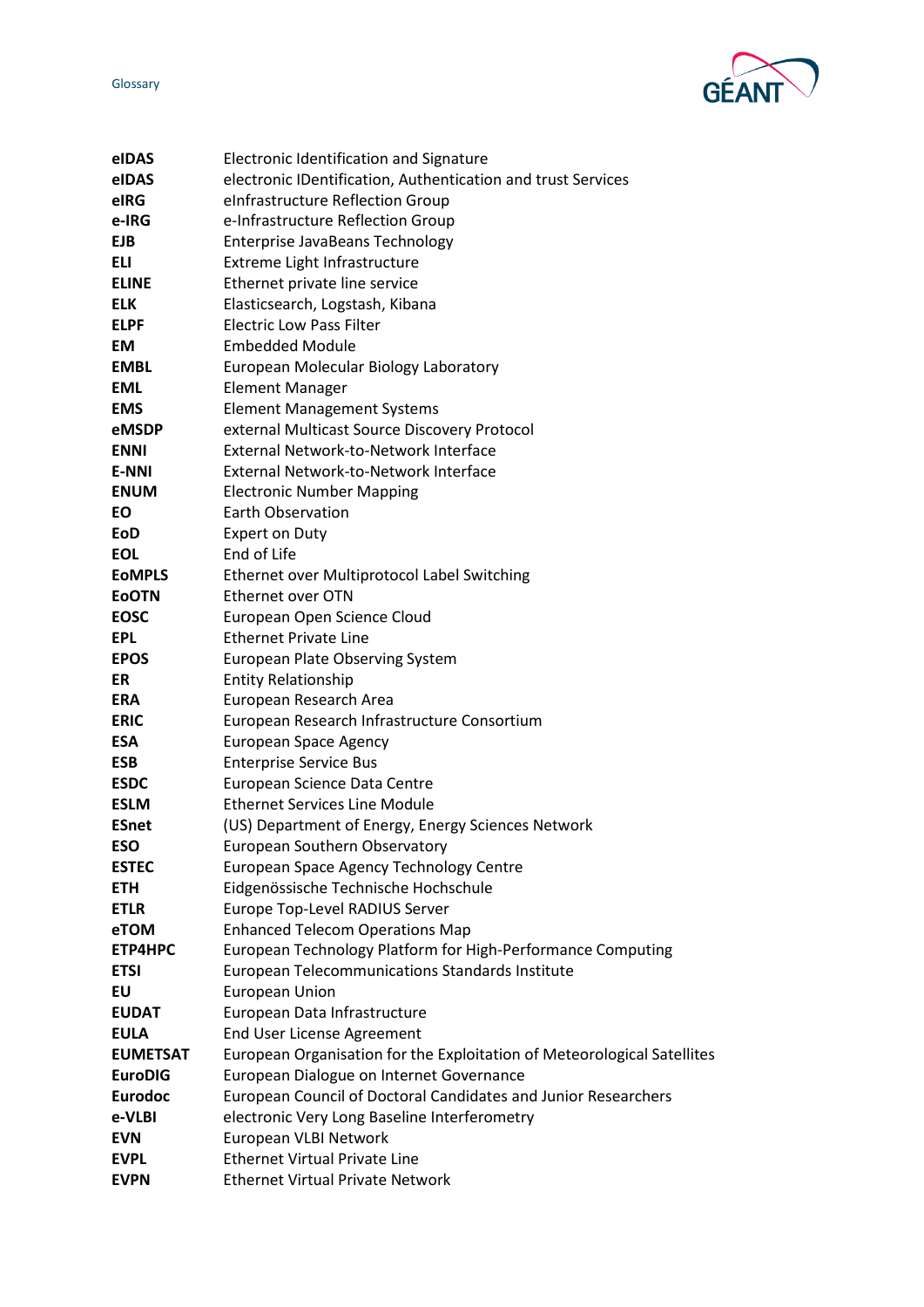

<span id="page-8-1"></span><span id="page-8-0"></span>

| <b>EXEC</b>     | <b>Executive Committee</b>                                            |         |
|-----------------|-----------------------------------------------------------------------|---------|
| eXist-db        | XML open source database management system                            |         |
| <b>EYR</b>      | Enlighten Your Research                                               |         |
| F               |                                                                       |         |
|                 |                                                                       | [Index] |
| F <sub>2F</sub> | Face to Face                                                          |         |
| FaaS            | <b>Federation as a Service</b>                                        |         |
| FaaS            | <b>Function as a Service</b>                                          |         |
| <b>FAIR</b>     | Findable, Accessible, Interoperable and Reusable (data principles)    |         |
| <b>FAQ</b>      | <b>Frequently Asked Questions</b>                                     |         |
| <b>FBG</b>      | <b>Fibre Bragg Grating</b>                                            |         |
| <b>FCAPS</b>    | Fault, Configuration, Accounting, Performance, Security               |         |
| <b>FCC</b>      | FlowMon Configuration Centre                                          |         |
| <b>FCFS</b>     | First Come, First Served                                              |         |
| <b>FCS</b>      | Frame Check Sequence                                                  |         |
| <b>FCT</b>      | Foundation for Science and Technology, Portugal                       |         |
| <b>FDM</b>      | <b>Frequency Division Multiplexing</b>                                |         |
| <b>FEC</b>      | <b>Forward Error Correction</b>                                       |         |
| <b>FEIDE</b>    | Federated Electronic Identity for Education                           |         |
| <b>FET</b>      | <b>Future and Emerging Technologies</b>                               |         |
| <b>FEUDAL</b>   | Federated User Credential Deployment Portal                           |         |
| <b>FHSS</b>     | <b>Frequency Hopping Spread Spectrum</b>                              |         |
| FI.             | <b>Future Internet</b>                                                |         |
| <b>FIB</b>      | <b>Forwarding Information Base</b>                                    |         |
| <b>FIFO</b>     | First In First Out                                                    |         |
| FIM4L           | Federated Identity Management for Libraries                           |         |
| FIM4R           | Federated Identity Management for Research                            |         |
| <b>FI-PPP</b>   | Future Internet Public Private Partnership                            |         |
| <b>FIRE</b>     | Future Internet Research and Experimentation                          |         |
| <b>FIRST</b>    | Forum of Incident Response and Security Teams                         |         |
| <b>FLC</b>      | <b>First Level Controller</b>                                         |         |
| FoD             | <b>Firewall on Demand</b>                                             |         |
| <b>FP</b>       | Framework Programme                                                   |         |
| FP <sub>6</sub> | 6th EU Framework Programme for Research and Technological Development |         |
| <b>FPA</b>      | Framework Partnership Agreement                                       |         |
| <b>FPGA</b>     | Field-Programmable Gate Array                                         |         |
| <b>FPP</b>      | <b>Federation Peering Point</b>                                       |         |
| <b>FQDN</b>     | <b>Fully Qualified Domain Name</b>                                    |         |
| <b>FRA</b>      | Frankfurt, Germany                                                    |         |
| <b>FRRD</b>     | Flow Round Robin Database                                             |         |
| <b>FRU</b>      | Firewall Rule Updater                                                 |         |
| <b>FTE</b>      | <b>Full Time Equivalent</b>                                           |         |
| <b>FTF</b>      | <b>Future Talent Fund</b>                                             |         |
| <b>FTP</b>      | <b>File Transfer Protocol</b>                                         |         |
| <b>FTTx</b>     | Fibre To The x                                                        |         |
| <b>FWHM</b>     | Full Width at Half Maximum                                            |         |
| G               |                                                                       | [Index] |
| GА              | General Assembly (GÉANT's highest governing body)                     |         |
| <b>GAP</b>      | <b>Grant Agreement Preparation</b>                                    |         |
|                 |                                                                       |         |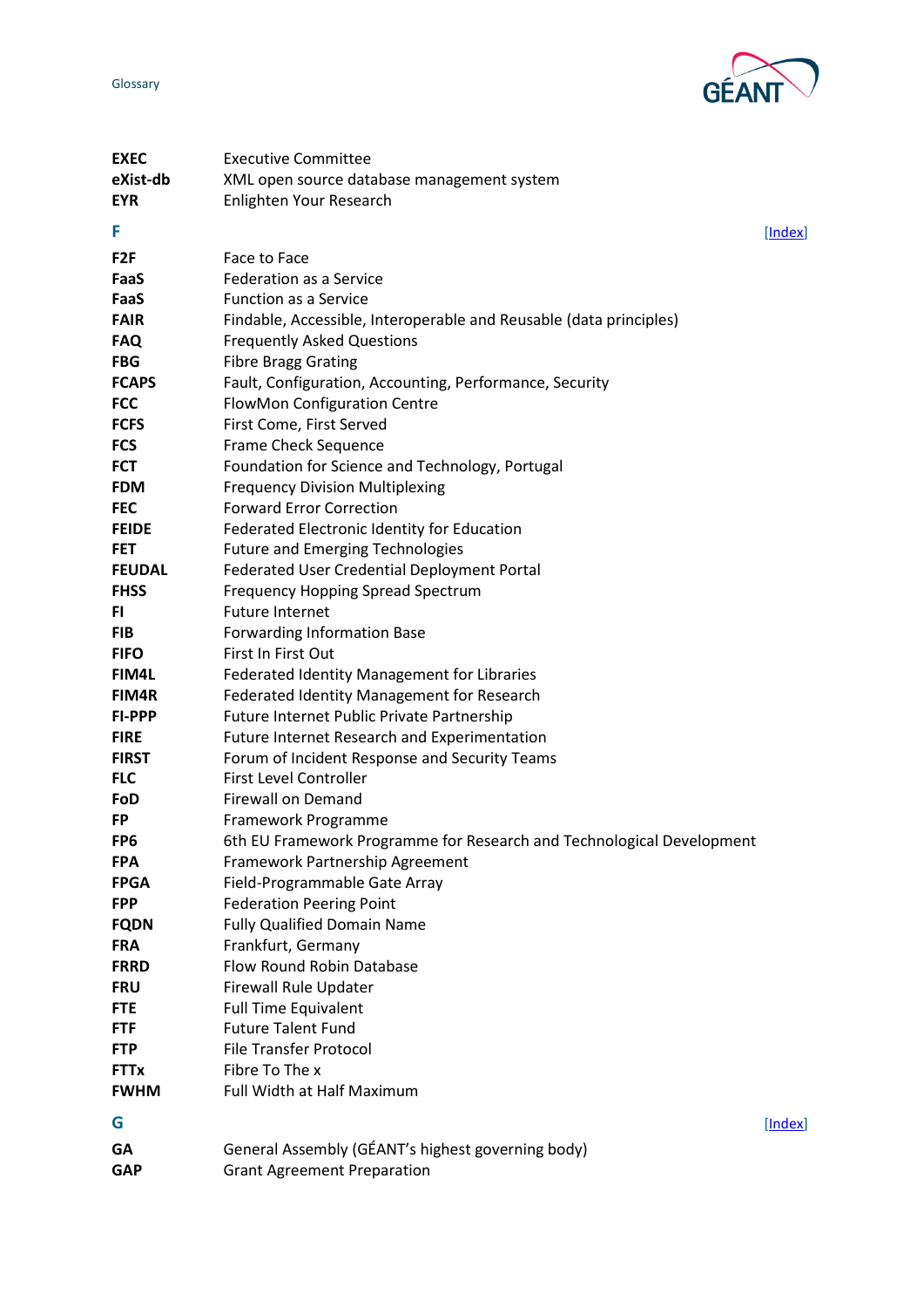

| Gb              | Gigabit                                                                           |
|-----------------|-----------------------------------------------------------------------------------|
| Gb/s            | Gigabits per second                                                               |
| <b>GbE</b>      | <b>Gigabit Ethernet</b>                                                           |
| <b>GBIC</b>     | Gigabit Interface Converter                                                       |
| Gbps            | Gigabits per second                                                               |
| <b>GCC</b>      | <b>GÉANT Community Committee</b>                                                  |
| <b>GCS</b>      | <b>GÉANT Connection Service</b>                                                   |
| <b>GCP</b>      | Google Cloud Platform                                                             |
| <b>GDPR</b>     | <b>General Data Protection Regulation</b>                                         |
| <b>GDS</b>      | <b>Global Dialling Scheme</b>                                                     |
| <b>GE</b>       | Gigabit Ethernet                                                                  |
| <b>GÉANT</b>    | The pan-European research and education network interconnecting Europe's NRENs    |
| <b>GeGC</b>     | Global eduroam Governance Committee                                               |
| <b>GEM</b>      | <b>GÉANT Expertise Marketplace</b>                                                |
| <b>GEMBus</b>   | <b>GÉANT Multi-Domain Bus</b>                                                     |
| <b>GENI</b>     | <b>Global Environment for Network Innovations</b>                                 |
| <b>GENUS</b>    | <b>GÉANT Virtualisation Service</b>                                               |
| <b>GEO</b>      | Group on Earth Observations                                                       |
| <b>GEOSS</b>    | Global Earth Observation System of Systems                                        |
| <b>GFP</b>      | <b>Generic Framing Protocol</b>                                                   |
| GFP-F           | Framed Generic Framing Procedure or frame-based Generic Framing Procedure         |
| <b>GGF</b>      | <b>Global Grid Forum</b>                                                          |
| <b>GGSN</b>     | <b>Gateway GPRS Support Node</b>                                                  |
| <b>GHG</b>      | Grennhouse Gas                                                                    |
| GIdP            | <b>GÉANT Identity Provider</b>                                                    |
| <b>GLAD</b>     | <b>GÉANT Learning and Development</b>                                             |
| <b>GLIF</b>     | Global Lambda Integrated Facility                                                 |
| gLS             | global Lookup Service                                                             |
| <b>GMES</b>     | Global Monitoring for Environment and Security                                    |
| <b>GMPLS</b>    | Generalised Multi-Protocol Label Switching                                        |
| <b>GMRE</b>     | <b>Generic MPLS Routing Engine</b>                                                |
| <b>GMT</b>      | <b>Greenwich Mean Time</b>                                                        |
| GN <sub>2</sub> | GÉANT2                                                                            |
| GN <sub>3</sub> | The GN3 Project (do not expand to GÉANT3!)                                        |
| <b>GN3plus</b>  | The GN3plus Project (never GN3+)                                                  |
| GN4-1           | The GN4 Phase 1 (GN4-1) project                                                   |
| <b>GN4-2</b>    | The GN4 Phase 2 (GN4-2) project                                                   |
| <b>GN4-3</b>    | (GÉANT Network 4 Phase 3), a project part-funded by the EC's Horizon 2020         |
|                 | programme under the Specific Grant Agreement No. 856726                           |
| <b>GN4-3N</b>   | (GÉANT Network 4 Phase 3 Network), a project part-funded by the EC's Horizon 2020 |
|                 | programme under the Specific Grant Agreement No. 856728                           |
| <b>GNA</b>      | <b>Global Network Architecture</b>                                                |
| <b>GNSF</b>     | Georgia National Science Foundation                                               |
| <b>GOC</b>      | <b>GÉANT Operations Centre</b>                                                    |
| <b>GOLE</b>     | GLIF Open Lightpath Exchange                                                      |
| <b>GPL</b>      | <b>General Public Licence</b>                                                     |
| <b>GPPC</b>     | <b>GÉANT Programme Planning Committee</b>                                         |
| <b>GPRS</b>     | <b>General Packet Radio Service</b>                                               |
| <b>GPS</b>      | <b>Global Positioning System</b>                                                  |
| GR              | <b>Guaranteed Restoration</b>                                                     |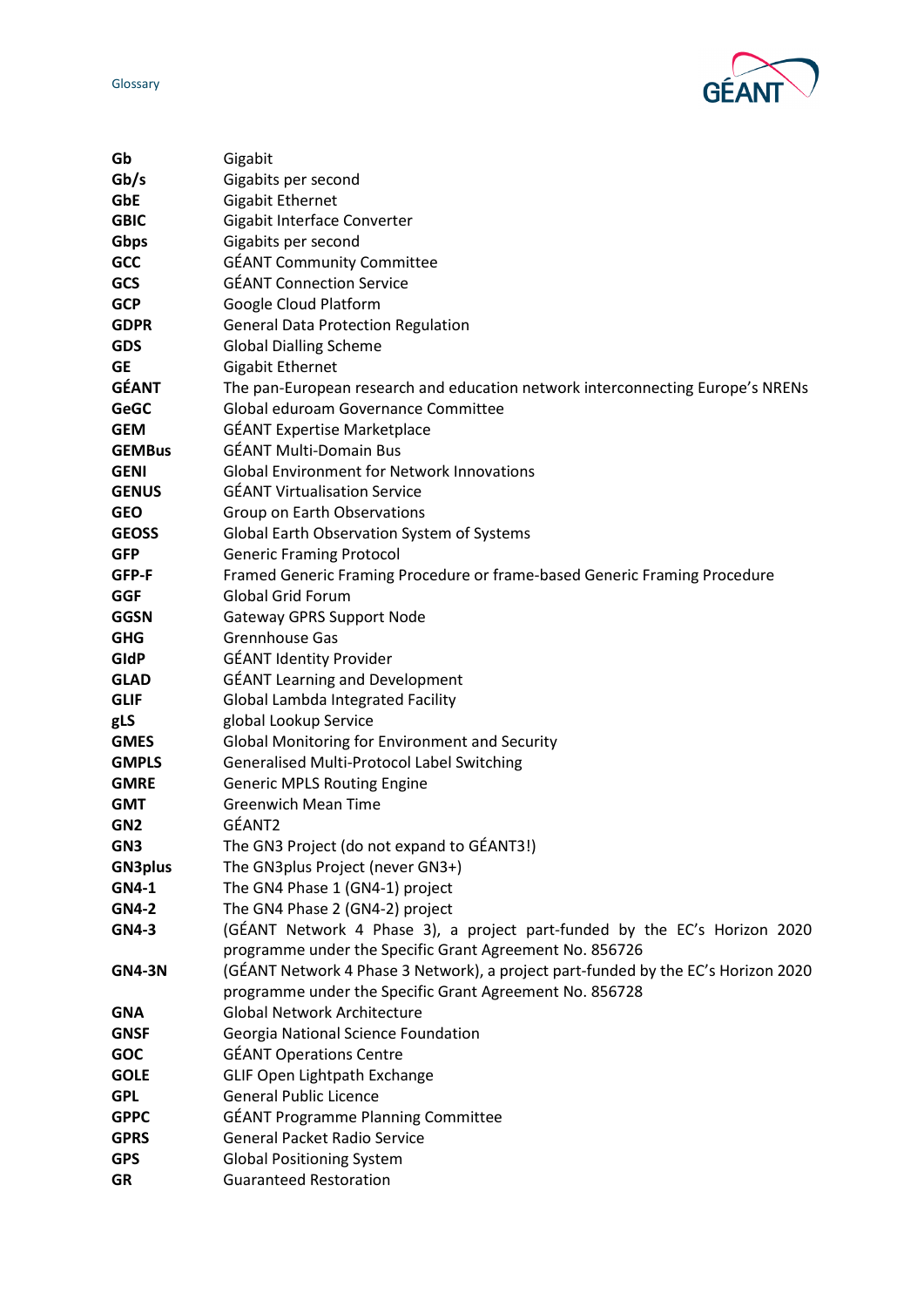

<span id="page-10-1"></span><span id="page-10-0"></span>

| <b>GRE</b>     | <b>Generic Routing Encapsulation</b>                              |         |
|----------------|-------------------------------------------------------------------|---------|
| <b>GREN</b>    | <b>Global Research and Education Network</b>                      |         |
| <b>GRES</b>    | <b>Graceful Routing Engine Switchover</b>                         |         |
| <b>GRR</b>     | <b>GÉANT Risk Register</b>                                        |         |
| <b>GSC</b>     | <b>GÉANT Software Catalogue</b>                                   |         |
| <b>GSM</b>     | Global System for Mobile Communication                            |         |
| <b>GSS-API</b> | Generic Security Services Application Program Interface           |         |
| <b>GTE</b>     | <b>Gires-Tournois Etalons</b>                                     |         |
| gTLD           | generic Top-Level Domain                                          |         |
| <b>GTP</b>     | <b>GPRS Tunnelling Protocol</b>                                   |         |
| <b>GTS</b>     | <b>GÉANT Testbeds Service</b>                                     |         |
| <b>GUI</b>     | <b>Graphical User Interface</b>                                   |         |
| <b>GVM</b>     | <b>Generic Virtualisation Model</b>                               |         |
| <b>GWS</b>     | <b>GÉANT World Service</b>                                        |         |
| <b>GXP</b>     | Global R&E Exchange Point                                         |         |
|                |                                                                   |         |
| Н              |                                                                   | [Index] |
| H2020          | Horizon 2020 (EU Framework Programme for Research and Innovation) |         |
| HА             | <b>High Availability</b>                                          |         |
| <b>HADES</b>   | Hades Active Delay Evaluation System                              |         |
| <b>HAM</b>     | Hamburg, Germany                                                  |         |
| H-BE           | Home Bridging Element or Home Bridge Element                      |         |
| <b>HCD</b>     | Human Capital Development                                         |         |
| <b>HCLD</b>    | Human Capital - Learning and Development                          |         |
| HE             | <b>Higher Education</b>                                           |         |
| <b>HEPIX</b>   | High Energy Physics Forum                                         |         |
| ΗI             | Home Institution (of a user)                                      |         |
| <b>HISEEN</b>  | High-Speed ESA Earth Observation Network                          |         |
| <b>HITSA</b>   | Information Technology Foundation for Education (Estonia)         |         |
| hLS            | home Lookup Service                                               |         |
| <b>HLS</b>     | <b>Home Location Service</b>                                      |         |
| <b>HMAC</b>    | Hash Message Authentication Code                                  |         |
| HO             | Home Organisation                                                 |         |
| <b>HOVC</b>    | High Order Virtual Container                                      |         |
| ΗP             | <b>Hewlett Packard</b>                                            |         |
| <b>HPC</b>     | <b>High Performance Computing</b>                                 |         |
| <b>HPC-GIG</b> | HPC Governance Intelligence Gathering                             |         |
| <b>HQoS</b>    | <b>Hierarchical Quality of Service</b>                            |         |
| ΗR             | <b>Human Resources</b>                                            |         |
| <b>HSM</b>     | Hardware Security Module                                          |         |
| <b>HSRCH</b>   | Hash Search                                                       |         |
| <b>HTTP</b>    | <b>Hypertext Transfer Protocol</b>                                |         |
| <b>HTTPS</b>   | <b>Hypertext Transfer Protocol Secure</b>                         |         |
| НW             | Hardware                                                          |         |
| L              |                                                                   | [Index] |
| l/f            | Interface                                                         |         |
| I/O            | Input/Output                                                      |         |
| 12             | Internet2                                                         |         |
| laaS           | Infrastructure as a Service                                       |         |
|                |                                                                   |         |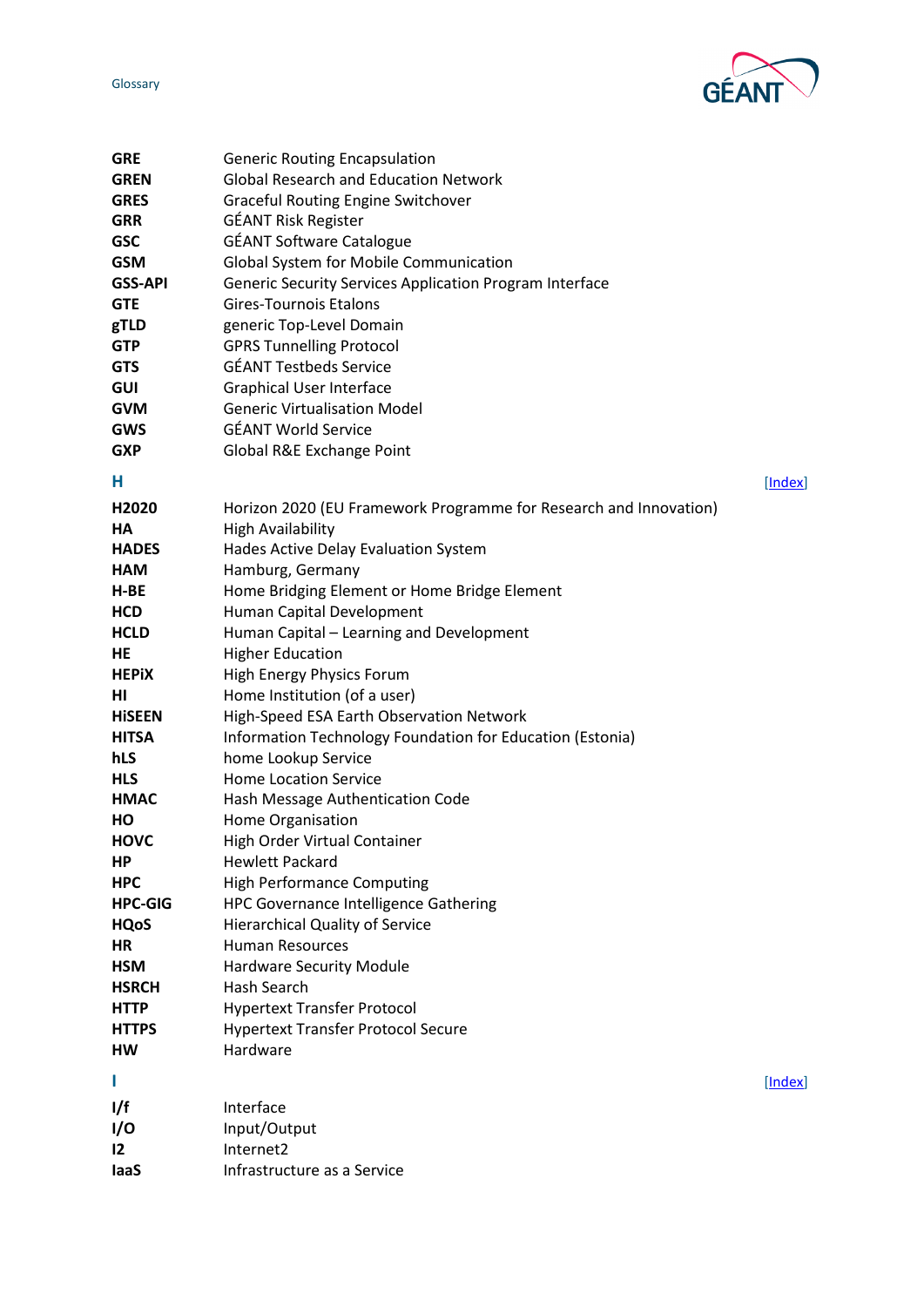

| <b>IAM</b>    | <b>Identity and Access Management</b>                       |
|---------------|-------------------------------------------------------------|
| <b>IANA</b>   | <b>Internet Assigned Numbers Authority</b>                  |
| IAS           | <b>Internet Access Service</b>                              |
| <b>iBGP</b>   | interior Border Gateway Protocol                            |
| <b>ICEI</b>   | <b>Interactive Computing E-Infrastructure</b>               |
| <b>ICMP</b>   | Internet Control Message Protocol                           |
| <b>ICRI</b>   | International Conference on Research Infrastructures        |
| ICT           | International Conference on Telecommunications              |
| ICT           | Information and Communication Technology                    |
| <b>IDC</b>    | Inter-Domain Controller                                     |
| <b>IDCP</b>   | Inter-Domain Control Protocol                               |
| <b>IDEA</b>   | <b>Intrusion Detection Extensible Alert</b>                 |
| IDI           | ICT Development Index                                       |
| <b>IdM</b>    | <b>Identity Management</b>                                  |
| <b>IDM</b>    | Inter-Domain Manager                                        |
| <b>IDN</b>    | <b>Internationalised Domain Name</b>                        |
| <b>IdP</b>    | <b>Identity Provider</b>                                    |
| <b>IDS</b>    | <b>Intrusion Detection System</b>                           |
| <b>IDW</b>    | <b>International Data Week</b>                              |
| <b>ID-WSF</b> | <b>Identity Web Services Federation</b>                     |
| <b>IEEE</b>   | Institute of Electrical and Electronics Engineers           |
| <b>IETF</b>   | <b>Internet Engineering Task Force</b>                      |
| IGI           | Italian Grid Initiative                                     |
| <b>IGMP</b>   | <b>Internet Group Management Protocol</b>                   |
| <b>IGP</b>    | <b>Interior Gateway Protocol</b>                            |
| <b>IKE</b>    | Internet Key Exchange                                       |
| IL            | <b>Insertion Loss</b>                                       |
| <b>ILA</b>    | In-Line Amplifier                                           |
| <b>IMAP</b>   | Internet Message Access Protocol                            |
| <b>IMAPS</b>  | Internet Message Access Protocol Secured                    |
| <b>IMS</b>    | Internet Multimedia Subsystem                               |
| <b>IMS</b>    | <b>Identity Management System</b>                           |
| <b>IN2P3</b>  | National Institute of Nuclear and Particle Physics (France) |
| <b>INFN</b>   | National Institute for Nuclear Physics (Italy)              |
| <b>INYT</b>   | Innovation and Yearly Technical Programme                   |
| <b>IODEF</b>  | Incident Object Description Exchange Format                 |
| <b>IOM</b>    | Intelligent Output Module                                   |
| <b>ION</b>    | Internet2 Inter-Operability Network                         |
| iOS           | i Operating System                                          |
| <b>IoT</b>    | Internet of Things                                          |
| IP            | <b>Internet Protocol</b>                                    |
| <b>IPDV</b>   | <b>Internet Protocol Packet Delay Variation</b>             |
| <b>IPLC</b>   | <b>International Private Leased Circuit</b>                 |
| <b>IPMI</b>   | Intelligent Platform Management Interface                   |
| <b>IPPM</b>   | Internet Protocol Performance Metric                        |
| <b>IPR</b>    | <b>Intellectual Property Rights</b>                         |
| <b>IPS</b>    | <b>Intrusion Prevention System</b>                          |
| <b>IPsec</b>  | IP Security                                                 |
| <b>IPTV</b>   | <b>Internet Protocol Television</b>                         |
| IR            | Infrared                                                    |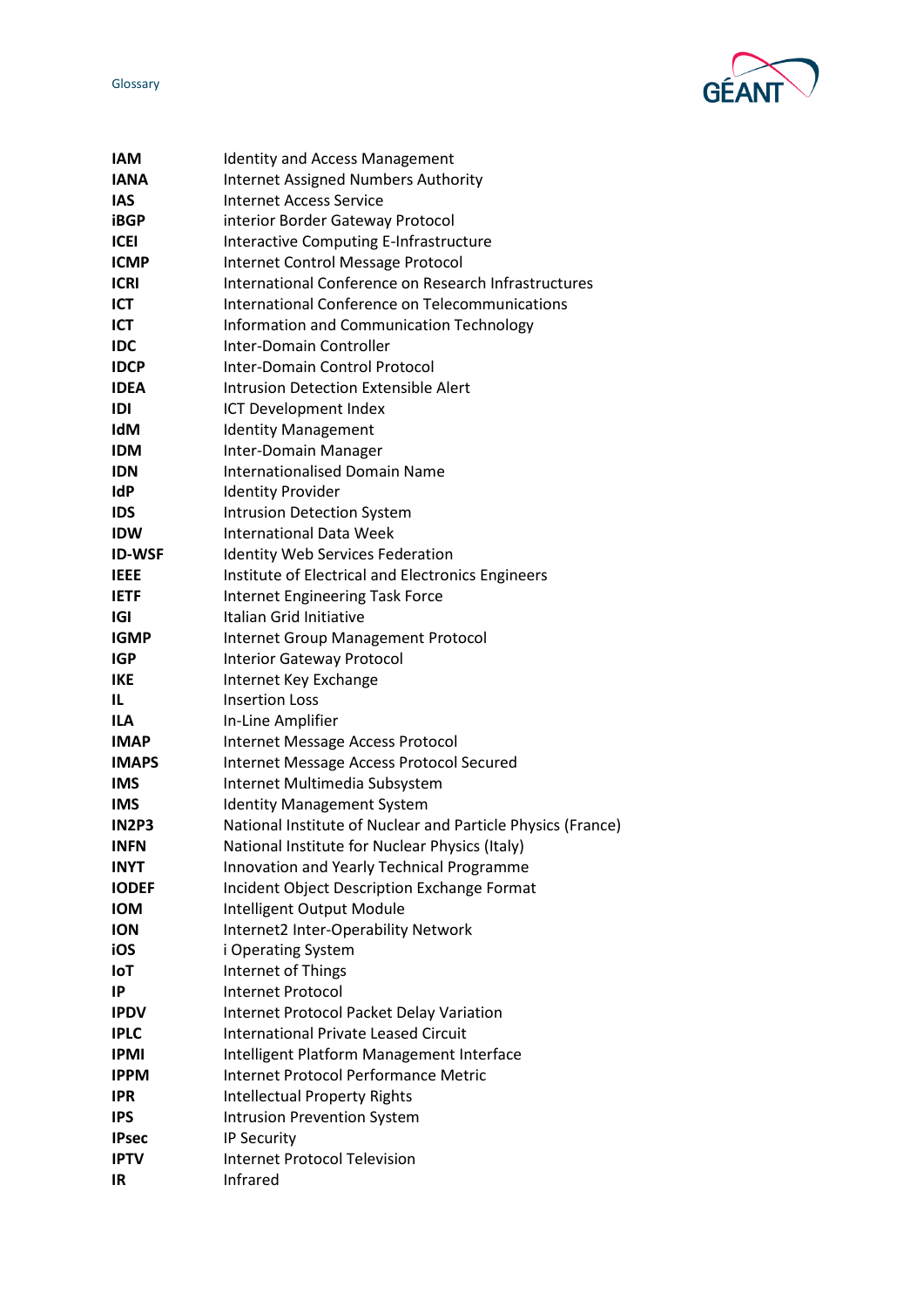

<span id="page-12-1"></span><span id="page-12-0"></span>

| <b>IRB</b>     | Integrated Routing and Bridging                                                 |
|----------------|---------------------------------------------------------------------------------|
| <b>IRT</b>     | Incident Response Team                                                          |
| <b>IRTF</b>    | <b>Internet Research Task Force</b>                                             |
| <b>IRU</b>     | Indefeasible Rights of Use                                                      |
| IS             | Intermediate System                                                             |
| <b>ISA</b>     | <b>Integrated Service Adaptor</b>                                               |
| <b>ISCED</b>   | International Standard Classification of Education                              |
| <b>ISF</b>     | <b>Integrated Services Framework</b>                                            |
| <b>I-SHARe</b> | Information Sharing across Heterogeneous Administrative Regions                 |
| <b>ISI</b>     | Inter-Symbol Interference                                                       |
| $IS-IS$        | Intermediate System to Intermediate System                                      |
| <b>ISMS</b>    | <b>Information Security Management System</b>                                   |
| <b>ISN</b>     | <b>Interface Service Network</b>                                                |
| <b>ISO</b>     | International Organisation for Standardisation                                  |
| <b>ISO</b>     | International Organization for Standardization                                  |
| <b>ISOC</b>    | <b>Intercity Security Operations</b>                                            |
| <b>ISP</b>     | <b>Internet Service Provider</b>                                                |
| <b>ISS</b>     | In-Service Support                                                              |
| <b>IST</b>     | <b>Information Society Technologies</b>                                         |
| <b>ISTF</b>    | <b>Information Society Technologies Foundation</b>                              |
| IT             | <b>Information Technology</b>                                                   |
| <b>ITC</b>     | International Institute for Geo-Information Science and Earth Observation       |
| <b>ITER</b>    | International Thermonuclear Experimental Reactor                                |
| <b>ITIL</b>    | (formerly) Information Technology Infrastructure Library                        |
| <b>ITSM</b>    | <b>IT Service Management</b>                                                    |
| <b>ITSOP</b>   | Invitation to Submit Outline Proposal                                           |
| <b>ITT</b>     | <b>Invitation to Tender</b>                                                     |
| <b>ITU</b>     | International Telecommunication Union                                           |
| <b>ITU-T</b>   | International Telecommunication Union, Telecommunication Standardization Sector |
| <b>IUAC</b>    | <b>International User Advisory Committee</b>                                    |
| <b>IUCC</b>    | <b>Inter-University Computation Center</b>                                      |
| IX             | Internet Exchange                                                               |
| <b>IXP</b>     | Internet Exchange Point                                                         |
| J              | [Index]                                                                         |
| <b>JAAS</b>    | Java Authentication and Authorisation Service                                   |
| JAR            | JavaTM Archive                                                                  |
| JD             | Job Description                                                                 |
| JINI           | Java Intelligent Network Infrastructure                                         |
| JIVE           | Joint Institute for Very Long Baseline Interferometry in Europe                 |
| <b>JRA</b>     | Joint Research Activity                                                         |
| <b>JRC</b>     | Joint Research Centre                                                           |
| <b>JRE</b>     | Java Runtime Environment                                                        |
| JSON           | JavaScript Object Notation                                                      |
| JW             | JSON Web Tokens (JWT)                                                           |
|                |                                                                                 |
| Κ              | [Index]                                                                         |
| KВ             | Knowledge Base                                                                  |
| <b>KENET</b>   | Kenya Education Network Trust                                                   |
| <b>KISTI</b>   | Korea Institute of Science and Technology Information                           |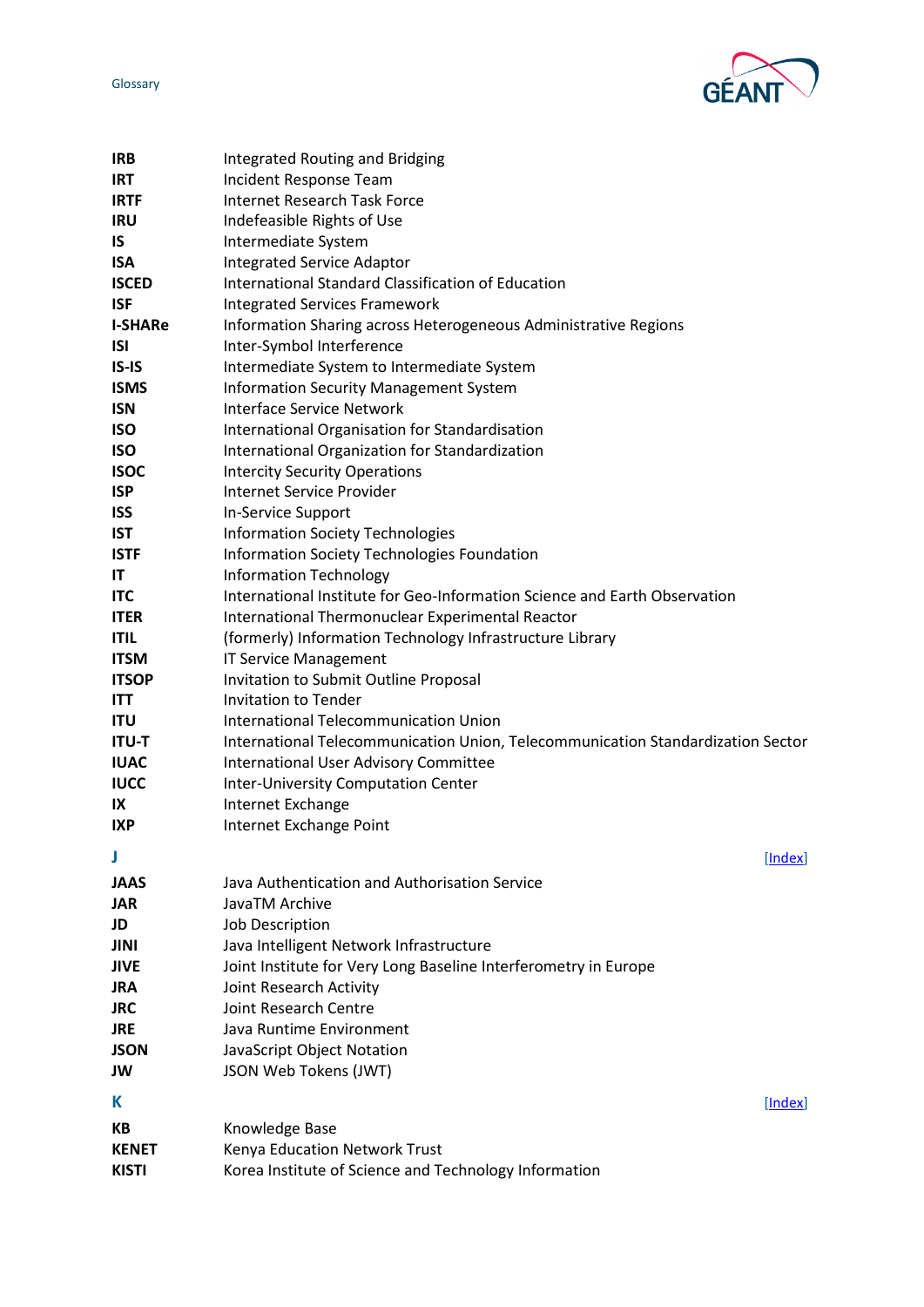

<span id="page-13-1"></span><span id="page-13-0"></span>

| <b>KODE</b>    | Kosovo Digital Economy                              |         |
|----------------|-----------------------------------------------------|---------|
| <b>KPI</b>     | Key Performance Indicator                           |         |
| L              |                                                     | [Index] |
|                |                                                     |         |
| LO             | In the OSI model, Layer 0 is transmission media     |         |
| L1             | In the OSI model, Layer 1 is the physical layer     |         |
| L2             | In the OSI model, Layer 2 is the data link layer    |         |
| L2TPv3         | Layer 2 Tunneling Protocol Version 3                |         |
| L3             | In the OSI model, Layer 3 is the network layer      |         |
| L&D            | Learning and Development                            |         |
| LA             | Local Adaptor                                       |         |
| <b>LAG</b>     | Link AGgregation                                    |         |
| <b>LAN</b>     | Local Area Network                                  |         |
| <b>LAN PHY</b> | LAN PHYsical layer device                           |         |
| <b>LAPD</b>    | Link Access Protocol - D Channel                    |         |
| <b>LAS</b>     | League of Arab States                               |         |
| <b>LDAP</b>    | Lightweight Directory Access Protocol               |         |
| <b>LDP</b>     | <b>Label Distribution Protocol</b>                  |         |
| <b>LEAP</b>    | Lightweight Extensible Authentication Protocol      |         |
| <b>LFA</b>     | <b>Local Federation Adaptor</b>                     |         |
| <b>LFC</b>     | Local Federation Connector. See LFA.                |         |
| <b>LHC</b>     | Large Hadron Collider                               |         |
| <b>LHCONE</b>  | Large Hadron Collider Open Network Environment      |         |
| <b>LHCOPN</b>  | Large Hadron Collider Optical Private Network       |         |
| <b>LIGO</b>    | Laser Interferometer Gravitational-Wave Observatory |         |
| <b>LIPCU</b>   | <b>LHCOPN IP Coordination Unit</b>                  |         |
| LIR            | Local Internet Registry                             |         |
| LM             | Light Manager                                       |         |
| <b>LMS</b>     | Learning Management System                          |         |
| Ln             | Layer n                                             |         |
| LoA            | Level of Assurance                                  |         |
| <b>LOD</b>     | Linked Open Data                                    |         |
| LoLa           | LOw LAtency audio visual streaming system           |         |
| <b>LON</b>     | London, UK                                          |         |
| LR             | Long Reach                                          |         |
| <b>LS</b>      | Life Science                                        |         |
| LS.            | Lookup Service                                      |         |
| <b>LSA</b>     | Link-State Advertisement                            |         |
| <b>LSA</b>     | Luxembourg Space Agency                             |         |
| <b>LSAAI</b>   | Life Sciences AAI pilot                             |         |
| <b>LSI</b>     | Large Scale Integration                             |         |
| <b>LSO</b>     | Lifecycle Service Orchestration                     |         |
| <b>LSP</b>     | Label Switched Path                                 |         |
| <b>LSST</b>    | Large Synoptic Survey Telescope                     |         |
| <b>LUMI</b>    | Large Unified Modern Infrastructure                 |         |
|                |                                                     |         |
| М              |                                                     | [Index] |
| М              | Project Month                                       |         |
| М              | Milestone                                           |         |
| М              | Million                                             |         |
|                |                                                     |         |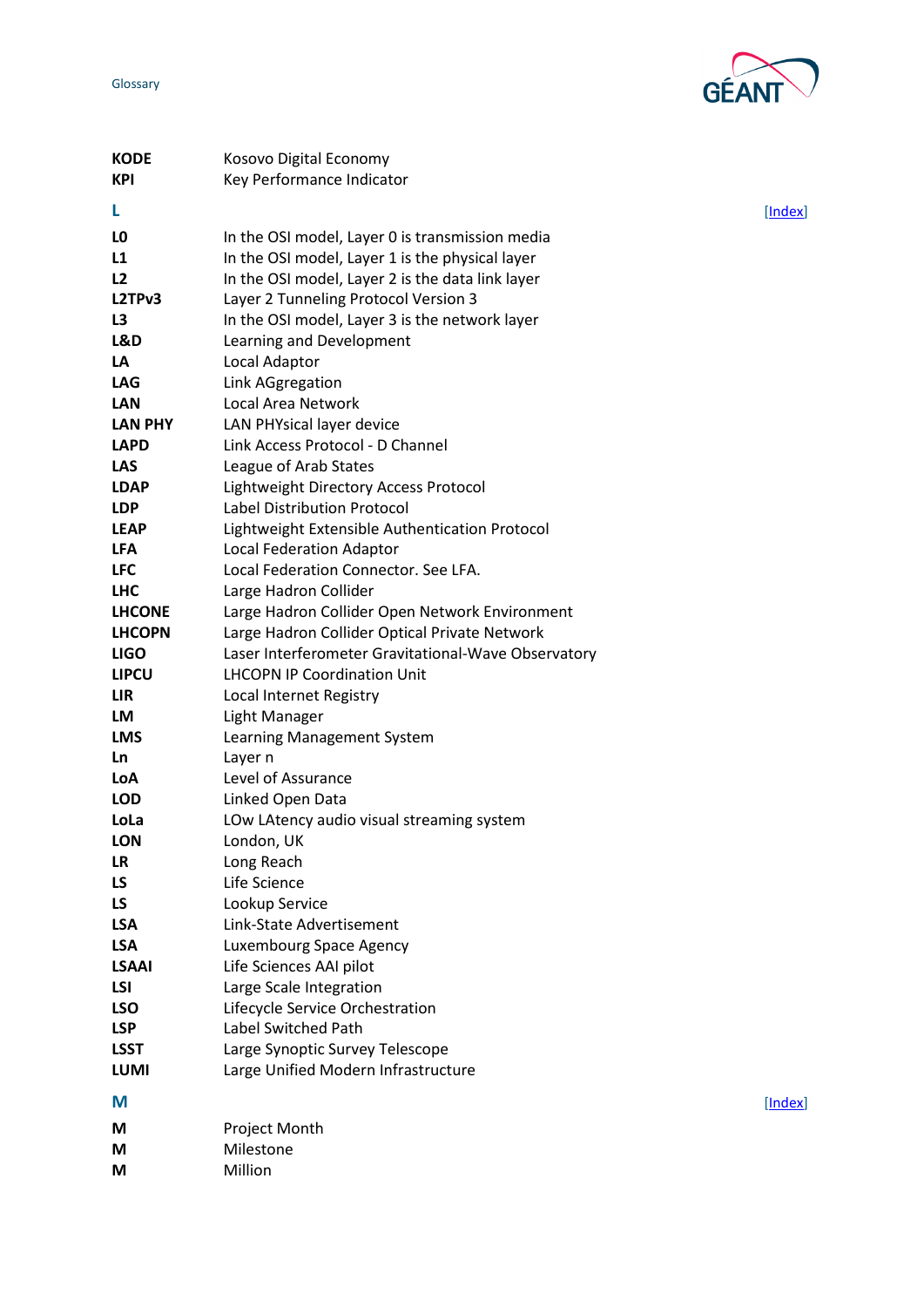

| MА                | <b>Measurement Archive</b>                                  |
|-------------------|-------------------------------------------------------------|
| MaaS              | Management as a Service                                     |
| <b>MAC</b>        | <b>Media Access Control</b>                                 |
| <b>MAD</b>        | Madrid, Spain                                               |
| <b>MaDDash</b>    | Monitoring and Debugging Dashboard                          |
| <b>MAGIC</b>      | Middleware and Grid Interagency Coordination                |
| <b>MAN</b>        | Metropolitan Area Network                                   |
| MANO              | Management and Orchestration                                |
| <b>MANRS</b>      | Mutually Agreed Norms for Routing Security                  |
| <b>MAPI</b>       | Monitoring Application Programming Interface                |
| Mb/s              | Megabits per second                                         |
| <b>MBGP</b>       | <b>Multiprotocol Extensions for Border Gateway Protocol</b> |
| <b>Mbps</b>       | Megabits per second                                         |
| <b>MBS</b>        | <b>Managed Bandwidth Services</b>                           |
| <b>MCAA</b>       | Marie Curie Alumni Association                              |
| MCC               | <b>Metro Core Connect</b>                                   |
| <b>MCU</b>        | <b>Multipoint Control Unit</b>                              |
| MD                | Multi-Domain                                                |
| <b>MD PCE</b>     | Multi-Domain Path Computation Element                       |
| MD5               | Message Digest Algorithm 5                                  |
| <b>MDA</b>        | <b>Media Dependent Adapators</b>                            |
| <b>MDM</b>        | Multi-Domain Monitoring                                     |
| mDNS              | <b>Multicast Domain Name Server</b>                         |
| <b>MDQ</b>        | Metadata Query                                              |
| <b>MDS</b>        | Metadata Service                                            |
| <b>MDS</b>        | <b>Multi-Domain Security</b>                                |
| <b>MDSD</b>       | <b>Multi-Domain Service Desk</b>                            |
| <b>MDVPN</b>      | <b>Multi-Domain Virtual Private Network</b>                 |
| <b>MDVPN SI</b>   | Multi-Domain Virtual Private Network Service Inventory      |
| <b>MEF</b>        | (formerly) Metro Ethernet Forum                             |
| <b>MEF CECP</b>   | MEF Carrier Ethernet Certification Program                  |
| MFA               | <b>Multi-Factor Authentication</b>                          |
| <b>MGMT</b>       | Management                                                  |
| <b>MIB</b>        | <b>Management Information Base</b>                          |
| <b>MIdP</b>       | Managed IdP                                                 |
| MIL               | Milan, Italy                                                |
| MIP <sub>v6</sub> | Mobile IPv6                                                 |
| <b>MISP</b>       | Malware Information Sharing Platform                        |
| <b>MLS</b>        | Multilayer Switching                                        |
| MМ                | Man (person) Month                                          |
| <b>MMS</b>        | <b>Membership Management Service</b>                        |
| <b>MNM</b>        | Mobility and Network Middleware                             |
| <b>MOMoT</b>      | Multi-Domain Optical Modelling Tool                         |
| <b>MoU</b>        | Memorandum of Understanding                                 |
| <b>MP</b>         | <b>Measurement Point</b>                                    |
| <b>MPC</b>        | <b>Modular Port Concentrator</b>                            |
| <b>MPIMet</b>     | Max Planck Institute for Meteorology                        |
| <b>MPLS</b>       | Multi-Protocol Label Switching                              |
| <b>MPLS-TP</b>    | <b>MPLS Transport Profile</b>                               |
| <b>MPPE</b>       | Microsoft Point-to-Point Encryption                         |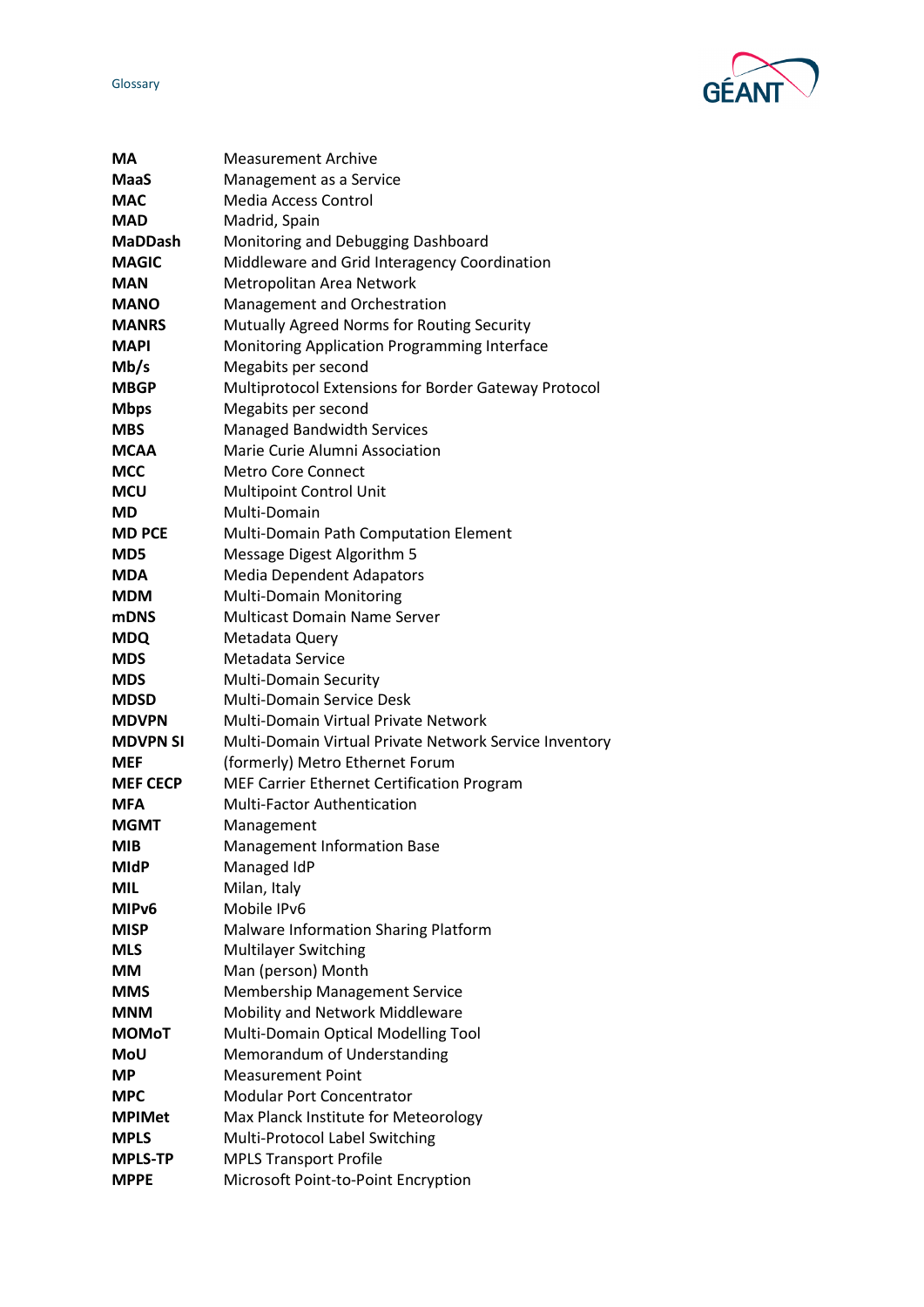

<span id="page-15-0"></span>

| <b>MQ</b>      | Message Queue                                         |         |
|----------------|-------------------------------------------------------|---------|
| <b>MR</b>      | <b>Message Router</b>                                 |         |
| <b>MRTG</b>    | Multi Router Traffic Grapher                          |         |
| <b>MS.NET</b>  | Microsoft.NET                                         |         |
| <b>MS-CHAP</b> | Microsoft Challenge/Handshake Authentication Protocol |         |
| <b>MSDP</b>    | <b>Multicast Source Discovery Protocol</b>            |         |
| <b>MS-IAS</b>  | Microsoft Internet Authentication Service             |         |
| <b>MSO</b>     | <b>Master Service Orchestrator</b>                    |         |
| <b>MSP</b>     | <b>Management of Service Portfolios</b>               |         |
| <b>MSR</b>     | Monthly Service Report                                |         |
| <b>MSTP</b>    | Multiple Spanning Tree Protocol (Layer 2 terminology) |         |
| <b>MSTP</b>    | Multi-Service Transport Platform (Cisco terminology)  |         |
| MTP/SO         | Multiple Transport Protocol/Self Organising           |         |
| <b>MTU</b>     | <b>Maximum Transmission Unit</b>                      |         |
| <b>MTU</b>     | <b>Multi-Tenant Unit</b>                              |         |
| <b>MVN</b>     | Maven                                                 |         |
| <b>MVP</b>     | Minimum Viable Product                                |         |
| m-VPLS         | <b>Management VPLS</b>                                |         |
| МX             | Juniper series of Ethernet routers and switches       |         |
| <b>MZM</b>     | Mach-Zender Intensity Modulator                       |         |
| N              |                                                       | [Index] |
| <b>NA</b>      | <b>Networking Activity</b>                            |         |
| <b>NaaS</b>    | Network as a Service                                  |         |
| <b>NAPTR</b>   | Naming Authority PoinTeR                              |         |
| <b>NAS</b>     | <b>Network Access Server</b>                          |         |
| <b>NAT</b>     | <b>Network Address Translation</b>                    |         |
| <b>NAV</b>     | <b>Network Administration Virtualised</b>             |         |
| <b>NCC</b>     | <b>Network Coordination Centre</b>                    |         |
| <b>NCI</b>     | National Computational Infrastructure (Australia)     |         |
| <b>NCS</b>     | Network Control System                                |         |
| <b>NDA</b>     | Non-Disclosure Agreement                              |         |
| <b>NDL</b>     | <b>Network Description Language</b>                   |         |
| <b>NDSF</b>    | Non-Dispersion Shifted Fibre                          |         |
| NE.            | <b>Network Element</b>                                |         |
| <b>NEAAR</b>   | Networks for European, American and African Research  |         |
| <b>NEEAR</b>   | Networks for European, American, and African Research |         |
| <b>NEP</b>     | Network Engineering and Planning                      |         |
| <b>NERD</b>    | Network Emergency Responder and Detector              |         |
| <b>NETCONF</b> | <b>Network Configuration Protocol</b>                 |         |
| <b>NEXPReS</b> | Novel Explorations Pushing Robust e-VLBI Services     |         |
| ΝF             | Noise Figure                                          |         |
| <b>NFA</b>     | <b>NetFlow Analyzer</b>                               |         |
| <b>NfSen</b>   | <b>Netflow Sensor</b>                                 |         |
| <b>NFV</b>     | <b>Network Functions Virtualisation</b>               |         |
| ΝG             | <b>Next Generation</b>                                |         |
| <b>NGI</b>     | <b>Next Generation Internet</b>                       |         |
| <b>NGOSS</b>   | New Generation Operations Software and Systems        |         |
| NGOSS-TNA      | NGOSS Technology-Neutral Architecture                 |         |
| <b>NG-OTN</b>  | <b>Next-Generation Optical Transport Network</b>      |         |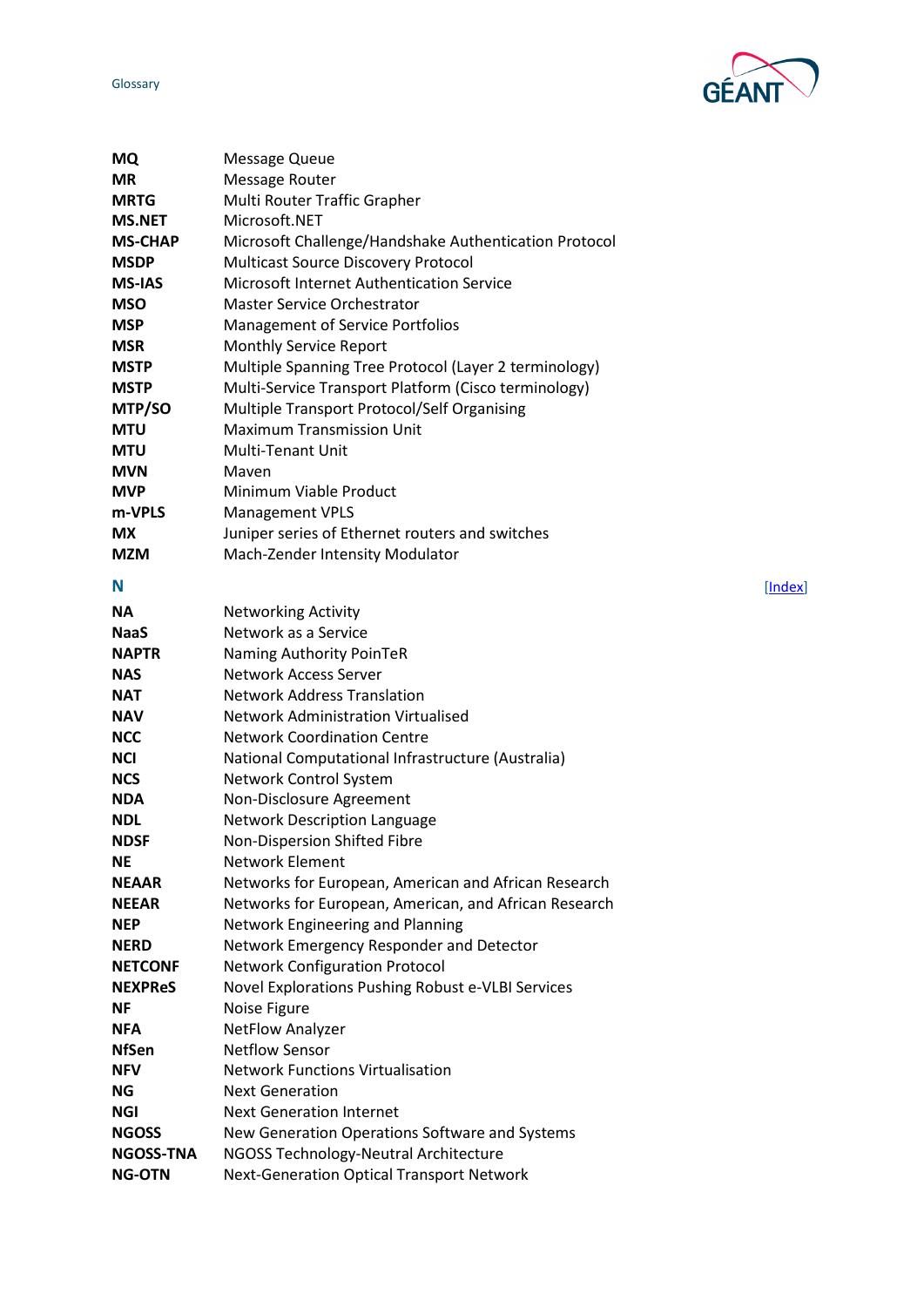

<span id="page-16-0"></span>

| <b>NGRTN</b>   | <b>Next Generation Routed Transport Networks</b>                        |         |
|----------------|-------------------------------------------------------------------------|---------|
| <b>NIAC</b>    | Network Infrastructure Advisory Committee                               |         |
| <b>NIC</b>     | <b>Network Information Centre</b>                                       |         |
| <b>NIC</b>     | Network Interface Card                                                  |         |
| <b>NICT</b>    | National Institute of Information and Communications Technology (Japan) |         |
| <b>NIF</b>     | New Ideas Form                                                          |         |
| <b>NII</b>     | National Institute of Informatics (Japan)                               |         |
| <b>NIL</b>     | Nothing In Line                                                         |         |
| <b>NIST</b>    | National Institute for Standards and Technology                         |         |
| <b>NM</b>      | Network Manager                                                         |         |
| <b>NMA</b>     | Network Management Architecture                                         |         |
| <b>NMaaS</b>   | Network Management as a Service                                         |         |
| <b>NMC</b>     | <b>Network Measurement and Control</b>                                  |         |
| <b>NMI</b>     | National Middleware Initiative (USA)                                    |         |
| <b>NML</b>     | Network Markup Language                                                 |         |
| <b>NMS</b>     | <b>Network Management Station</b>                                       |         |
| <b>NMS</b>     | Network Management System                                               |         |
| <b>NMS</b>     | <b>Network Monitoring System</b>                                        |         |
| <b>NMWG</b>    | <b>Network Measurements Working Group</b>                               |         |
| <b>NNI</b>     | Network-to-Network Interface                                            |         |
| <b>NOAA</b>    | National Oceanic and Atmospheric Administration (USA)                   |         |
| <b>NOAD</b>    | National Open Access Desk                                               |         |
| <b>NOC</b>     | <b>Network Operations Centre</b>                                        |         |
| <b>NOS</b>     | <b>Network Operating System</b>                                         |         |
| <b>NPA</b>     | <b>Network Protection Architecture</b>                                  |         |
| <b>NPAPW</b>   | Network Performing Arts Production Workshop                             |         |
| <b>NREN</b>    | National Research and Education Network                                 |         |
| <b>NREN PC</b> | <b>NREN Policy Committee</b>                                            |         |
| <b>NRO</b>     | <b>National Roaming Operator</b>                                        |         |
| <b>NRP</b>     | <b>National Research Platform</b>                                       |         |
| <b>NRPE</b>    | Nagios Remote Plug-in Executor                                          |         |
| <b>NRSCC</b>   | National Remote Sensing Centre of China                                 |         |
| <b>NRT</b>     | <b>Near Real-Time</b>                                                   |         |
| <b>NRZ</b>     | Non-Return to Zero                                                      |         |
| <b>NSA</b>     | Network Service Agent                                                   |         |
| <b>NSAP</b>    | <b>Network Service Access Point</b>                                     |         |
| <b>NSD</b>     | Network Service Descriptor                                              |         |
| <b>NSF</b>     | National Science Foundation (US)                                        |         |
| <b>NSHaRP</b>  | Network Security Handling and Response Process                          |         |
| <b>NSI</b>     | Network Service Interface                                               |         |
| <b>NSOAS</b>   | National Satellite Ocean Application Service                            |         |
| <b>NSR</b>     | Non-Stop Routing                                                        |         |
| <b>NTP</b>     | <b>Network Time Protocol</b>                                            |         |
| <b>NTUA</b>    | National Technical University of Athens                                 |         |
| <b>NWGN</b>    | <b>New Generation Network</b>                                           |         |
| O              |                                                                         | [Index] |
|                |                                                                         |         |
| ΟA             | <b>Optical Amplifier</b>                                                |         |
| ΟA             | Open Access                                                             |         |
| <b>OAM</b>     | Operation, Administration and Maintenance                               |         |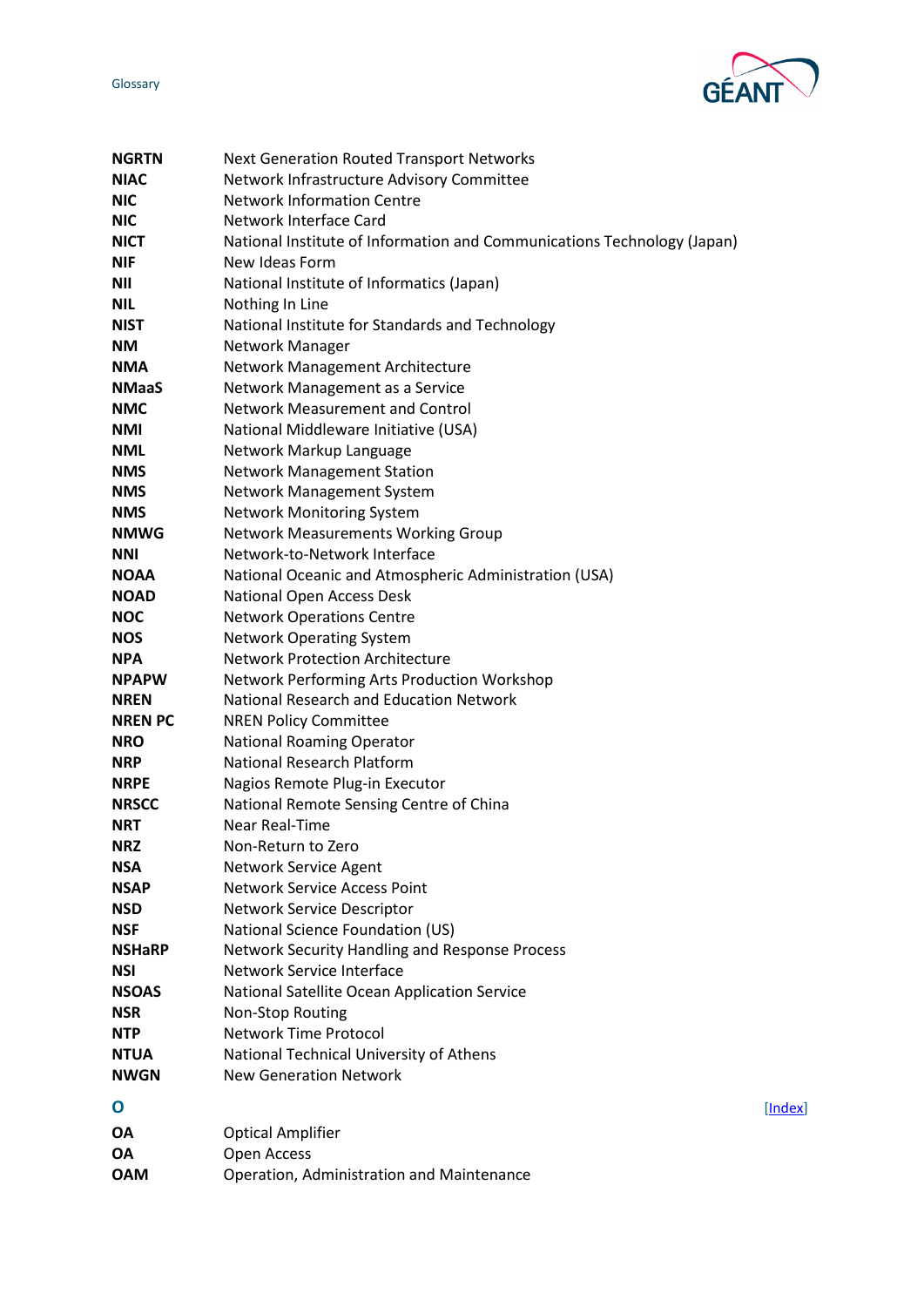

| OAM&P            | Operation, Administration, Maintenance and Provisioning              |
|------------------|----------------------------------------------------------------------|
| <b>OAR</b>       | <b>Open Access Repository</b>                                        |
| <b>OASIS</b>     | Organisation for the Advancement of Structured Information Standards |
| <b>OAV</b>       | Orchestration, Automation and Virtualisation                         |
| <b>OC</b>        | <b>Operations Centre</b>                                             |
| OС               | <b>Organising Committee</b>                                          |
| <b>OCG</b>       | <b>Optical Carrier Group</b>                                         |
| <b>OCH</b>       | <b>Optical Channel</b>                                               |
| <b>OCRE</b>      | Open Clouds for Research Environments                                |
| <b>OCX</b>       | Open Cloud eXchange                                                  |
| <b>OCX</b>       | <b>Optical Cross-Connect</b>                                         |
| OD               | Origin-Destination                                                   |
| <b>ODB</b>       | <b>Optical Duo Binary</b>                                            |
| <b>ODF</b>       | <b>Optical Distribution Frame</b>                                    |
| ODU              | <b>Optical Channel Data Unit</b>                                     |
| <b>OEO</b>       | Optical-Electrical-Optical                                           |
| <b>OF</b>        | <b>Optical Filter</b>                                                |
| <b>OFDM</b>      | <b>Orthogonal Frequency Division Multiplexing</b>                    |
| <b>OGF</b>       | Open Grid Forum                                                      |
|                  | OGF NMC-WG OGF Network Measurement and Control Working Group         |
| <b>OGF NM-WG</b> | OGF Network Measurement Working Group                                |
| <b>OGF NSI</b>   | OGF Network Service Interface                                        |
| <b>OID</b>       | Object Identifier                                                    |
| <b>OIDC</b>      | <b>OpenID Connect</b>                                                |
| <b>OIDCre</b>    | OpenID Connect for Research and Education Working Group              |
| <b>OIF</b>       | Optical Internetworking Forum                                        |
| <b>OJEU</b>      | Official Journal of the European Union                               |
| OJOU/OIDC        | OAuth2/JW/OIDC/UMA / OpenID Connect                                  |
| <b>OLA</b>       | <b>Operational Level Agreement</b>                                   |
| <b>OLE</b>       | <b>Optical Link Emulator</b>                                         |
| <b>OLS</b>       | Open Line System                                                     |
| <b>OLS</b>       | Optical Line System                                                  |
| <b>OLS</b>       | <b>Optical Label Switching</b>                                       |
| <b>ONF</b>       | Open Networking Foundation                                           |
| <b>ONIE</b>      | Open Network Install Environment                                     |
| <b>ONOS</b>      | Open Network Operating System                                        |
| <b>ONSA</b>      | Open NSA                                                             |
| <b>OOB</b>       | Out of Band                                                          |
| <b>OOK</b>       | On-Off Keying or On-Off Keyed                                        |
| <b>OpenAIRE</b>  | Open Access Infrastructure for Research in Europe                    |
| <b>OpenNMS</b>   | Open Network Management System                                       |
| <b>OpenSAML</b>  | Open Security Assertion Mark-up Language                             |
| <b>OPEX</b>      | Operational expenditure                                              |
| <b>OPN</b>       | <b>Optical Private Network</b>                                       |
| <b>OPS</b>       | Operations                                                           |
| <b>OPS</b>       | <b>Optical Physical Section</b>                                      |
| <b>OpsDB</b>     | <b>Operations Database</b>                                           |
| <b>ORCID</b>     | Open Researcher and Contributor ID                                   |
| <b>ORT</b>       | <b>Operational Readiness Test</b>                                    |
| <b>OS</b>        | <b>Operating System</b>                                              |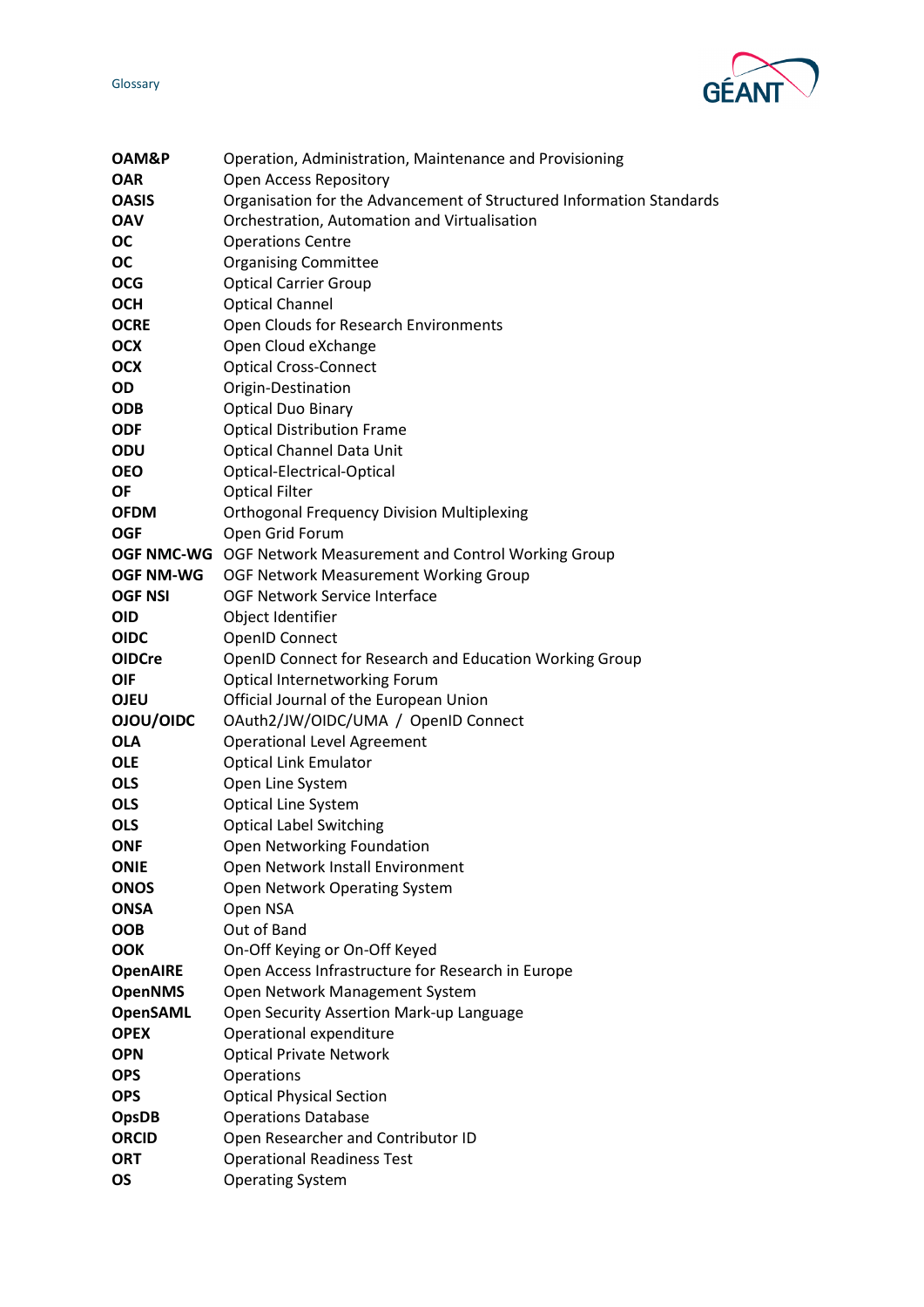GÉA

<span id="page-18-0"></span>

| <b>OSC</b>     | <b>Optical Supervisory Channel</b>                       |
|----------------|----------------------------------------------------------|
| <b>OSCARS</b>  | On-Demand Secure Circuits and Advance Reservation System |
| OSI            | Open Systems Interconnection                             |
| <b>OSM</b>     | Open Source MANO                                         |
| <b>OSNR</b>    | <b>Optical Signal-to-Noise Ratio</b>                     |
| <b>OSPF</b>    | Open Shortest Path First                                 |
| <b>OSPF-TE</b> | Open Shortest Path First-Traffic Engineering             |
| <b>OSS</b>     | <b>Operations Support System</b>                         |
| OT             | <b>Operations Team</b>                                   |
| <b>OTDM</b>    | <b>Optical Time Domain Multiplexer</b>                   |
| <b>OTDR</b>    | <b>Optical Time Domain Reflect</b>                       |
| <b>OTE</b>     | <b>Optical Transmission Equipment</b>                    |
| <b>OTFN</b>    | <b>Optical Time and Frequency Networking</b>             |
| <b>OTH</b>     | <b>Optical Transport Hierarchy</b>                       |
| <b>OTN</b>     | <b>Optical Transport Network</b>                         |
| <b>OTRS</b>    | Open Source Ticket Request System                        |
| <b>OVSDB</b>   | Open vSwitch Database Management Protocol                |
| <b>OWAMP</b>   | One-Way Active Monitoring Protocol                       |
| <b>OWD</b>     | One-Way Delay                                            |
| <b>OWDV</b>    | One-Way Delay Variation                                  |
| <b>OWL</b>     | One-Way packet Loss                                      |
| OXC            | <b>Optical Cross-Connect</b>                             |
| <b>OXP</b>     | Open Exchange Point                                      |
| P              | [Index]                                                  |
| P              | Period                                                   |
| p2p            | Peer to peer                                             |
| PaaS           | Platform as a Service                                    |
| <b>PACE</b>    | Performance & Allocated Capacity for End-users           |
| <b>PAIR</b>    | Project Annual Internal Review                           |
| <b>PAP</b>     | <b>Password Authentication Protocol</b>                  |
| <b>PAR</b>     | Paris, France                                            |
| PB             | Petabyte                                                 |
| <b>PBB</b>     | Provider Backbone Bridging                               |
| <b>PBB-TE</b>  | Provider Backbone Bridging with Traffic Engineering      |
| <b>PBT</b>     | Provider Backbone Transport                              |
| <b>PC</b>      | <b>Personal Computer</b>                                 |
| <b>PC</b>      | <b>Polarisation Controller</b>                           |
| РC             | Programme Committee                                      |
| <b>PCA</b>     | <b>Principal Component Analysis</b>                      |
| <b>PCAP</b>    | Application programming interface for packet capturing   |
| <b>PCC</b>     | <b>Path Computation Client</b>                           |
| <b>PCE</b>     | <b>Path Computation Element</b>                          |
| <b>PCEB</b>    | Path Computation Element Protocol                        |
| <b>PCI-X</b>   | Peripheral Component Interconnect - Extended             |
| <b>PCMDI</b>   | Program for Climate Model Diagnosis and Intercomparison  |
| <b>PCO</b>     | Professional Conference Organiser                        |
| <b>PDU</b>     | <b>Protocol Data Units</b>                               |
| <b>PE</b>      | Provider Edge                                            |
| <b>PEAP</b>    | <b>Protected Extensible Authentication Protocol</b>      |
|                |                                                          |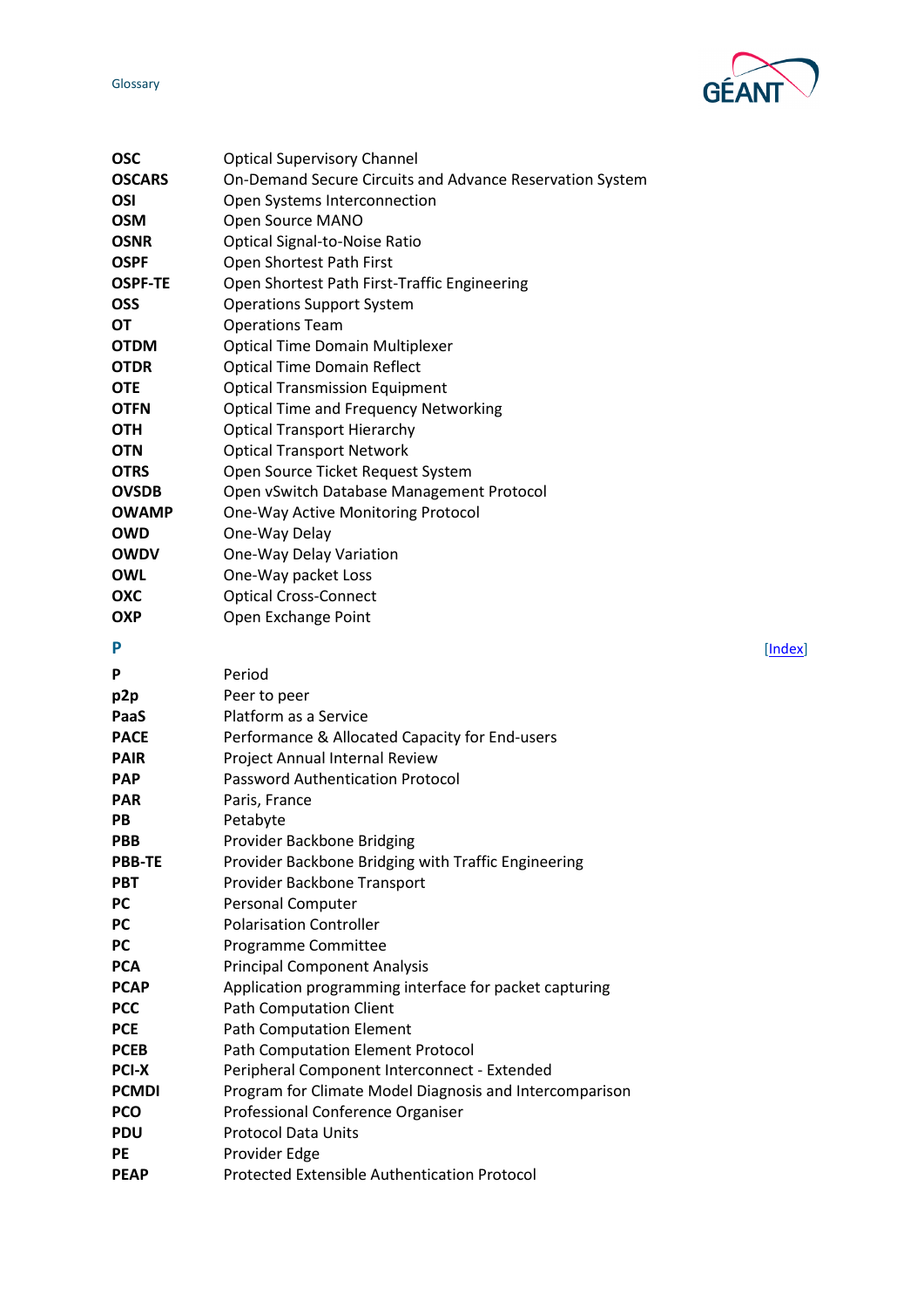GÉAN

| perfSONAR        | Performance focused Service Oriented Network monitoring Architecture     |
|------------------|--------------------------------------------------------------------------|
| Perl             | Practical Extraction and Reporting Language                              |
| <b>PERMIS</b>    | PrivilEge and Role Management Infrastructure Standards validation        |
| <b>PERT</b>      | Performance Enhancement and Response Team                                |
| PF               | Path Finder                                                              |
| <b>PFX</b>       | Personal inFormation eXchange                                            |
| PG               | Performance Guarantee                                                    |
| <b>PHP</b>       | Recursive acronym for PHP: Hypertext Preprocessor                        |
| <b>PHY</b>       | Physical Layer Device                                                    |
| <b>PIC</b>       | <b>Photonic Integrated Circuits</b>                                      |
| <b>PIM</b>       | Protocol-Independent Multicast                                           |
| PIN              | <b>Positive Intrinsic Negative</b>                                       |
| PIN              | <b>Prior Information Notice</b>                                          |
| <b>PIP</b>       | Premium Internet Protocol                                                |
| <b>PIP PS</b>    | Premium Internet Protocol Provisioning System                            |
| <b>PKI</b>       | Public Key Infrastructure                                                |
| <b>PLM</b>       | Product Lifecycle Management                                             |
| PM               | <b>Performance Monitoring</b>                                            |
| PM&V             | Performance Measurement and Verifica                                     |
| <b>PMA</b>       | <b>Policy Management Authority</b>                                       |
| <b>PMB</b>       | <b>Project Management Board</b>                                          |
| <b>PMC</b>       | Performance Measurement Controller                                       |
| <b>PMC</b>       | <b>Project Management Convention</b>                                     |
| <b>PMD</b>       | Polarisation Mode Dispersion                                             |
| <b>PMF</b>       | Project Management Framework                                             |
| <b>PMLLD</b>     | Passively Mode-Locked Laser Diode                                        |
| <b>PMO</b>       | <b>Project Management Office</b>                                         |
| <b>PMP</b>       | Performance Measurement Platform                                         |
| <b>PMP</b>       | Performance Monitoring Platform                                          |
| <b>PMS</b>       | Performance Monitoring System                                            |
| <b>PMT</b>       | Project Management Team                                                  |
| <b>PMV</b>       | Performance Monitoring and Verification                                  |
| PNI              | Private Network Interconnect                                             |
| PO               | Project Office                                                           |
| PoC              | Proof of Concept                                                         |
| <b>PoP</b>       | Point of Presence - the point at which two or more different networks or |
|                  | communication devices build a connection with each other                 |
| <b>POP</b>       | Post Office Protocol                                                     |
| POP3S            | Post Office Protocol version 3 Secured                                   |
| <b>POS</b>       | Packet Over SDH                                                          |
| <b>POS</b>       | Packet Over SONET                                                        |
| <b>PPP</b>       | Point-to-Point Protocol                                                  |
| <b>PPTP</b>      | Point-to-Point Tunneling Protocol                                        |
| PR               | <b>Public Relations</b>                                                  |
| <b>PRACE</b>     | Partnership for Advanced Computing in Europe                             |
| <b>PRACE 5IP</b> | <b>PRACE 5th Implementation Phase</b>                                    |
| <b>PRACE 6IP</b> | PRACE 6th Implementation Phase                                           |
| <b>PRBS</b>      | Pseudo-Random Binary Sequence                                            |
| <b>PRC</b>       | <b>Protection and Restoration Combined</b>                               |
| <b>PRG</b>       | Prague, Czech Republic                                                   |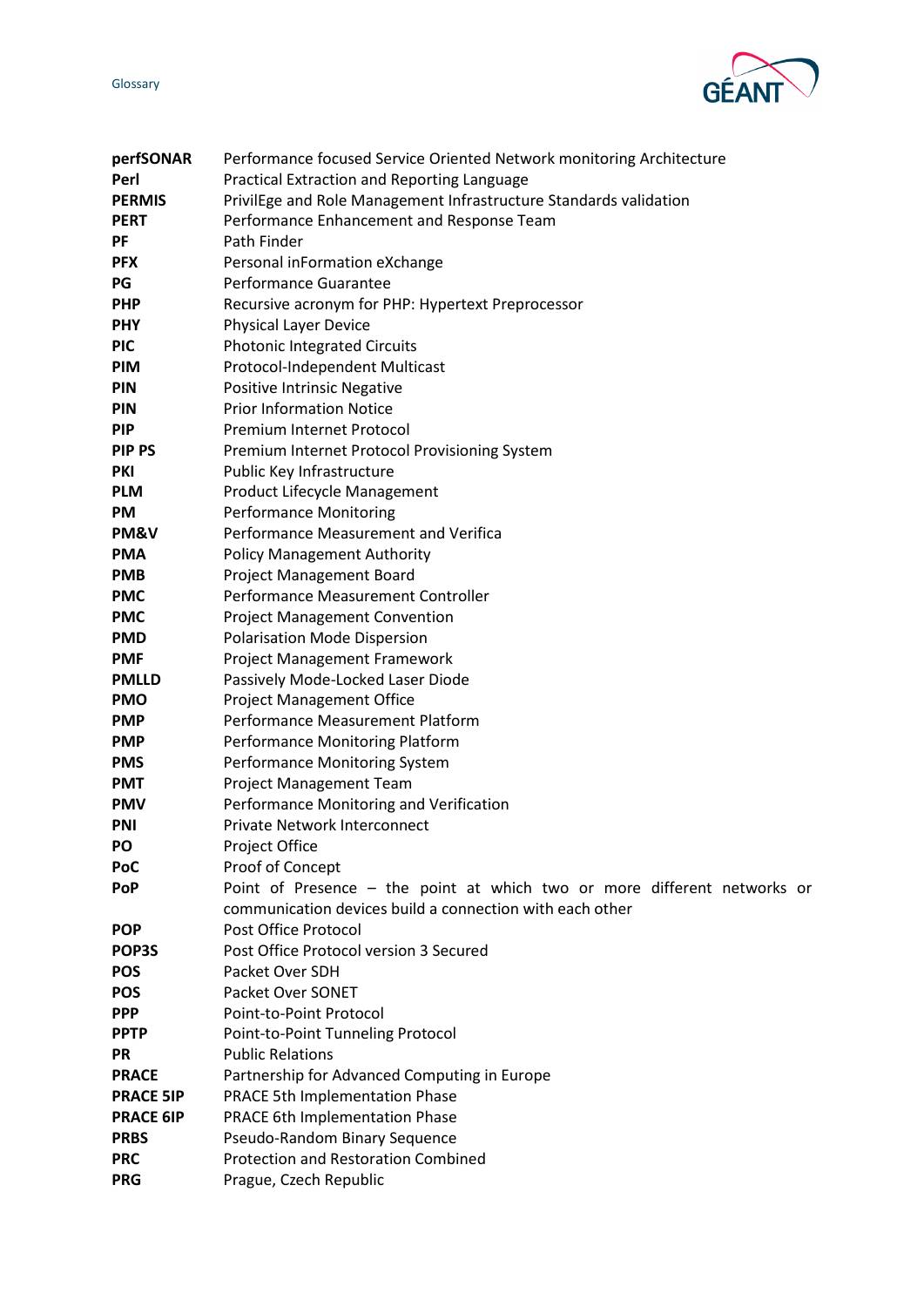

<span id="page-20-1"></span><span id="page-20-0"></span>

| <b>PRP</b>     | Pacific Research Platform                                              |         |
|----------------|------------------------------------------------------------------------|---------|
| <b>PSBT</b>    | <b>Phase Shaped Binary Transmission</b>                                |         |
| <b>PSK</b>     | Phase Shift Keying or Keyed                                            |         |
| <b>PSP</b>     | <b>Partner Services Promotion</b>                                      |         |
| <b>PSU</b>     | Power Supply Unit                                                      |         |
| pSUI           | perfSONAR UI                                                           |         |
| PT             | Path Trace                                                             |         |
| <b>PTE</b>     | Path Terminating Equipment                                             |         |
| <b>PTP</b>     | <b>Precision Time Protocol</b>                                         |         |
| <b>PTS</b>     | <b>PERT Ticket System</b>                                              |         |
| PU             | Public                                                                 |         |
| <b>PUE</b>     | Power Usage Efficiency                                                 |         |
| <b>PVA</b>     | Performance Verification Architecture                                  |         |
| <b>PVC</b>     | <b>Permanent Virtual Circuit</b>                                       |         |
| <b>PVM</b>     | <b>Parallel Virtual Machine</b>                                        |         |
| <b>PVM</b>     | Performance Verification and Monitoring                                |         |
| <b>PVP</b>     | <b>Permanent Virtual Path</b>                                          |         |
| <b>PW</b>      | Pseudo Wire                                                            |         |
| PWE3           | Pseudo Wire Emulation Edge to Edge                                     |         |
| <b>PXM</b>     | <b>Packet Switching Module</b>                                         |         |
|                |                                                                        |         |
| Q              |                                                                        | [Index] |
| Q              | Quarter                                                                |         |
| Q3             | CMISE Q3 OPTICS-IM based management interface                          |         |
| Q3             | Q3 of Period 2 (P2) of the GN4-2 project, from 1 May to 31 August 2018 |         |
| QA             | <b>Quality Assurance</b>                                               |         |
| <b>QASPER</b>  | Quality Assurance and Public and External Relations Committee          |         |
| QCI            | <b>Quantum Communications Infrastructure</b>                           |         |
| <b>QKD</b>     | Quantum Key Distribution                                               |         |
| <b>QMR</b>     | Quadratic Magnetic Rotation of Polarization of Light                   |         |
| QoE            | <b>Quality of Experience</b>                                           |         |
| QoS            | Quality of Service                                                     |         |
| QoT            | <b>Quality of Transmission</b>                                         |         |
| <b>QSFP</b>    | Quad Small Form-factor Pluggable                                       |         |
| R              |                                                                        | [Index] |
|                |                                                                        |         |
| R              | Report                                                                 |         |
| R&D            | <b>Research and Development</b>                                        |         |
| R&E            | <b>Research and Education</b>                                          |         |
| <b>R&amp;S</b> | Research & Scholarship                                                 |         |
| R/W            | Read/Write                                                             |         |
| <b>RA21</b>    | Resource Access for the 21st Century                                   |         |
| <b>RADIUS</b>  | Remote Authentication Dial-In User Service                             |         |
| <b>RadSec</b>  | Protocol for transporting RADIUS datagrams over TCP and TLS            |         |
| <b>RAF</b>     | <b>REFEDS Assurance Framework</b>                                      |         |
| <b>RAG</b>     | Red, Amber, Green                                                      |         |
| <b>RARE</b>    | Router for Academia, Research and Education                            |         |
| <b>RAS</b>     | <b>Remote Access Server</b>                                            |         |
| R-BE           | <b>Remote Bridging Element</b>                                         |         |
| <b>RC</b>      | Release Candidate                                                      |         |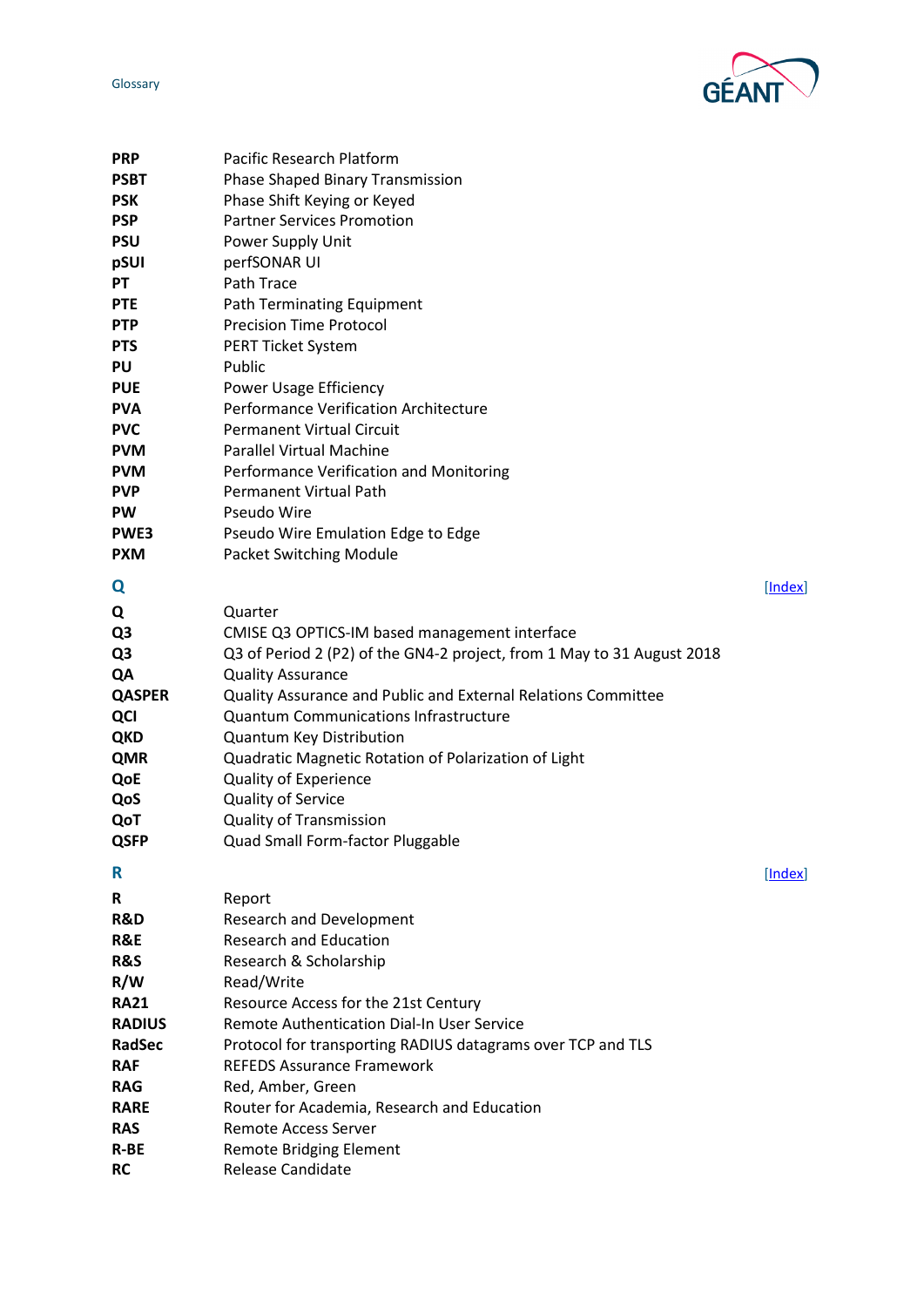

<span id="page-21-0"></span>

| RC4                      | A software stream cipher used in cryptography                                 |
|--------------------------|-------------------------------------------------------------------------------|
| <b>RCA</b>               | <b>Resource Control Agent</b>                                                 |
| <b>RDA</b>               | <b>Research Data Alliance</b>                                                 |
| <b>RDB</b>               | <b>Relational Database</b>                                                    |
| <b>RDP</b>               | Remote Desktop Protocol                                                       |
| <b>REFEDS</b>            | <b>Research and Education FEDerations</b>                                     |
| <b>RELAX NG</b>          | Schema language for XML                                                       |
| <b>REN</b>               | <b>Research and Education Network</b>                                         |
| <b>RepShield</b>         | <b>Reputation Shield</b>                                                      |
| <b>REST</b>              | <b>Representational State Transfer</b>                                        |
| <b>RESTCONF</b>          | REST like protocol running over HTTP for accessing data defined in YANG using |
|                          | datastores defined in NETCONF                                                 |
| <b>RFC</b>               | <b>Request for Comments</b>                                                   |
| <b>RFI</b>               | Request for Information                                                       |
| <b>RI</b>                | Research Infrastructure                                                       |
| RI                       | <b>Remote Institution</b>                                                     |
| <b>RIB</b>               | <b>Routing Information Database</b>                                           |
| <b>RIP</b>               | <b>Routing Information Protocol</b>                                           |
| <b>RIPE</b>              | Réseaux IP Européens / European IP Networks                                   |
| <b>RIPE NCC</b>          | European IP Networks Network Coordination Centre                              |
| <b>RIPng</b>             | Routing Information Protocol next generation                                  |
| <b>RIR</b>               | Regional Internet Registry                                                    |
| <b>RM</b>                | <b>Regional Manager</b>                                                       |
| <b>RMI</b>               | <b>Remote Message Invocation</b>                                              |
| <b>ROADM</b>             | Reconfigurable Optical Add-Drop Multiplexer                                   |
| <b>ROM</b>               | <b>Results-Oriented Monitoring</b>                                            |
| <b>RON</b>               | Regional Operating Network (Internet2 equivalent to NRENs)                    |
| <b>RP</b>                | <b>Rendezvous Point</b>                                                       |
| <b>RPC</b>               | Remote Procedure Call                                                         |
| <b>RPM</b>               | Red Hat Package Manager                                                       |
| <b>RRD</b>               | <b>Round Robin Database</b>                                                   |
| <b>RRD MA</b>            | <b>Round Robin Database Measurement Archive</b>                               |
| <b>RREN</b>              | <b>Regional Research and Education Network</b>                                |
| <b>RSGS</b>              | <b>Remote Sensing Ground Station</b>                                          |
| <b>RSS</b>               | <b>Really Simple Syndication</b>                                              |
| <b>RST</b>               | ReSeT                                                                         |
| <b>RSTP</b>              | <b>Rapid Spanning Tree Protocol</b>                                           |
| <b>RSVP</b>              | <b>Resource Reservation Protocol</b>                                          |
| <b>RTBH</b>              | <b>Remotely Triggered Black Hole</b>                                          |
| <b>RTD</b><br><b>RTT</b> | Research and Technological Development                                        |
| RX                       | Round Trip Time<br>Receive                                                    |
| <b>RZ</b>                | Return to Zero                                                                |
|                          |                                                                               |
| S                        | [Index]                                                                       |
| SA                       | Service Activity                                                              |
| SΑ                       | Source Announcement                                                           |
| SaaS                     | Software as a Service                                                         |
| <b>SAML</b>              | Security Assertion Markup Language                                            |
| <b>SANSA</b>             | South African National Space Agency                                           |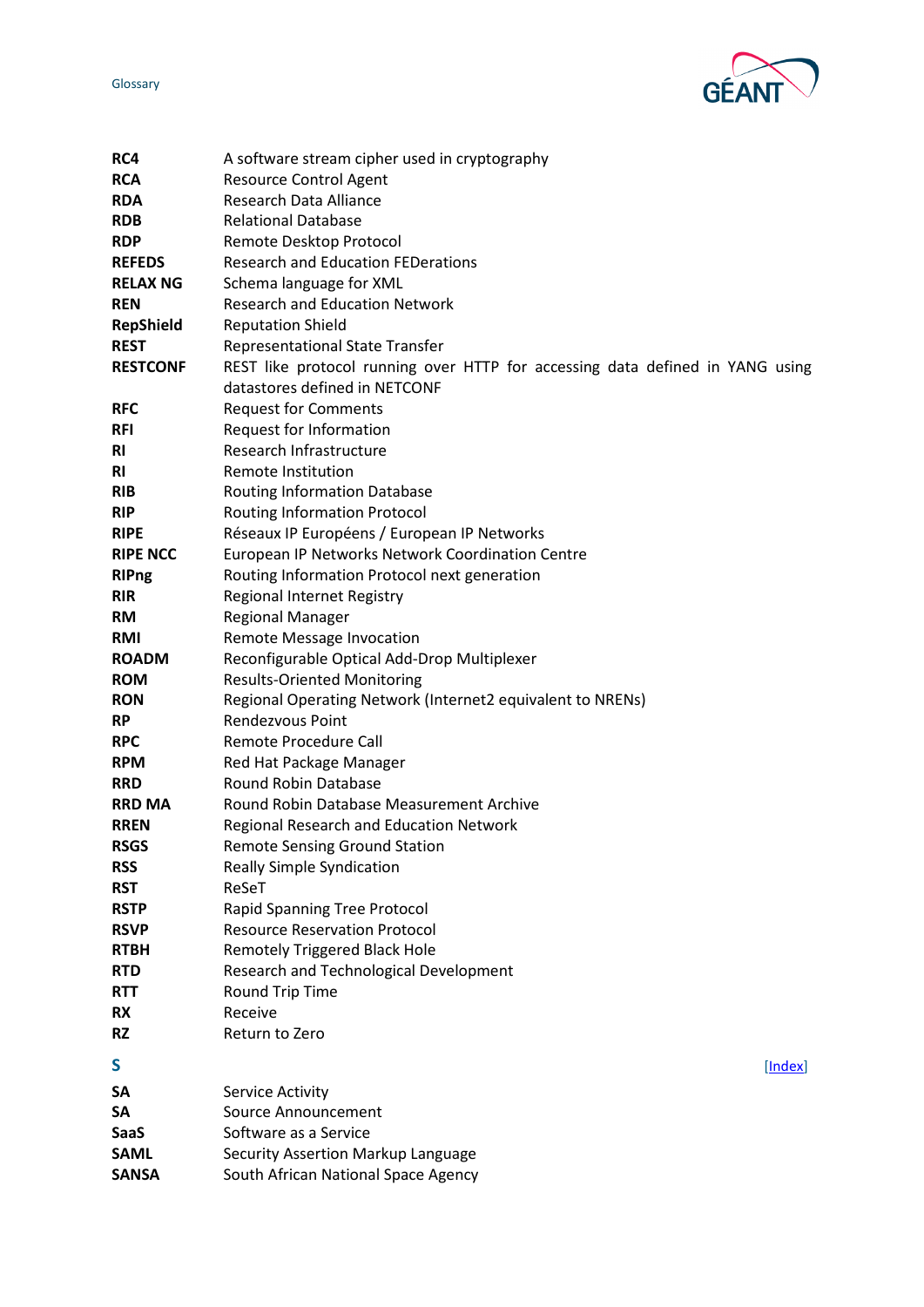

| <b>SAP</b>      | <b>Service Access Point</b>                                                          |
|-----------------|--------------------------------------------------------------------------------------|
| <b>SAR</b>      | <b>Subject Access Request</b>                                                        |
| SaToSa          | A configurable proxy for translating between different authentication protocols such |
|                 | as SAML2, OpenID Connect and OAuth2                                                  |
| <b>SBR</b>      | Source-Based Restoration                                                             |
| SC              | <b>Supervisory Committee</b>                                                         |
| <b>SC</b>       | Service Controller                                                                   |
| <b>SC</b>       | <b>Steering Committee</b>                                                            |
| <b>SCIM</b>     | System for Cross-domain Identity Management                                          |
| <b>SCM</b>      | <b>Steering Committee Meeting</b>                                                    |
| <b>SC18</b>     | SuperComputing18                                                                     |
| SCBE2           | <b>Enhanced Switch Control Board</b>                                                 |
| <b>SCHAC</b>    | Schema for Academia                                                                  |
| <b>SCS</b>      | <b>Spectrum Connection Service</b>                                                   |
| <b>SCT</b>      | <b>Security Code Training</b>                                                        |
| <b>SCZ</b>      | <b>Science Collaboration Zone</b>                                                    |
| <b>SDH</b>      | Synchronous Digital Hierarchy                                                        |
| <b>SDIX</b>     | Software-Defined Infrastructure Exchange                                             |
| <b>SDK</b>      | Software Development Kit                                                             |
| <b>SDN</b>      | Software-Defined Networking                                                          |
| SDN-C           | <b>SDN Controller</b>                                                                |
| <b>SDP</b>      | Service Delivery Platform                                                            |
| <b>SDP</b>      | <b>Service Destination Point</b>                                                     |
| <b>SDSec</b>    | Software-Defined Security                                                            |
| <b>SDX</b>      | Software-Defined Internet Exchange Point (X = IXP)                                   |
| <b>SE</b>       | Synchronous Ethernet                                                                 |
| <b>SED</b>      | <b>Security Expertise Delivery</b>                                                   |
| <b>SEE</b>      | South-Eastern Europe                                                                 |
| <b>SEEFIRE</b>  | South-East Europe Fibre Infrastructure for Research and Education                    |
| <b>Server</b>   | A computer or an application that provides a service.                                |
| <b>SFA</b>      | Single-Factor Authentication                                                         |
| <b>SFA</b>      | Slice-Based Facility Architecture                                                    |
| <b>SFP</b>      | Small Form Factor Pluggable Transceiver                                              |
| <b>SFU</b>      | Selective Forwarding Unit                                                            |
| SG              | <b>Steering Group</b>                                                                |
| <b>SGA</b>      | <b>Specific Grant Agreement</b>                                                      |
| <b>SGSN</b>     | Serving GPRS Support Node                                                            |
| Shibboleth      | An Internet2 project to investigate technology to support inter-institutional        |
|                 | Authentication and Authorisation for access to (mainly) web content.                 |
| SΙ              | Service Inventory                                                                    |
| <b>SID</b>      | <b>Information Framework</b>                                                         |
| <b>SID</b>      | <b>Shared Information Data Model</b>                                                 |
| <b>SIG</b>      | Special interest Group                                                               |
| <b>SIG-CISS</b> | Special Interest Group - Cloudy Interoperable Software Stacks                        |
| SIG-ISM         | Special Interest Group - Information Security Management                             |
|                 | SIG-Marcomms Special Interest Group - Marketing Communications                       |
| <b>SIG-MSP</b>  | Special Interest Group - Management of Service Portfolios                            |
| <b>SIG-NGN</b>  | Special Interest Group - Next-Generation Networks                                    |
| <b>SIG-NOC</b>  | Special Interest Group - Network Operations Centres                                  |
| <b>SIG-PMV</b>  | Special Interest Group - Performance Monitoring and Verification                     |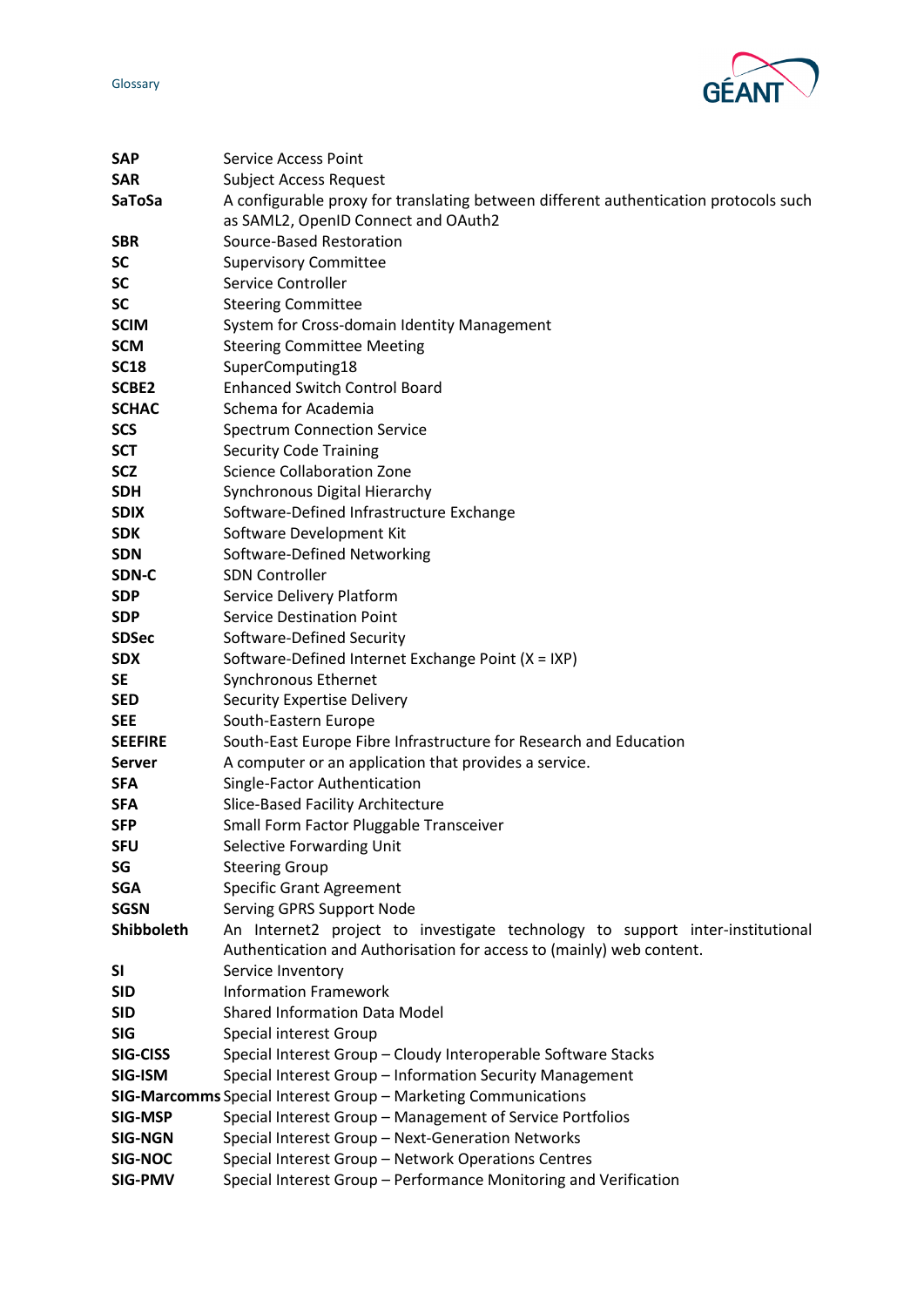**GÉA** 

| <b>SIG-SCOPE</b>  | Special Interest Group - Sustainable, Community, Practice Exchange |
|-------------------|--------------------------------------------------------------------|
| <b>SIG-TNE</b>    | Special Interest Group - Transnational Education                   |
| <b>SIM</b>        | <b>Subscriber Identity Module</b>                                  |
| <b>SIP</b>        | <b>Session Initiation Protocol</b>                                 |
| <b>SIRTFI</b>     | Security Incident Response Trust Framework for Federated Identity  |
| <b>SKA</b>        | <b>Square Kilometre Array</b>                                      |
| <b>SLA</b>        | Service Level Agreement                                            |
| <b>SLAM</b>       | Service Level Agreement Management                                 |
| <b>SLS</b>        | Service Level Specification                                        |
| <b>SLSTR</b>      | Sea and Land Surface Temperature Radiometer                        |
| <b>SLT</b>        | Service Level Target                                               |
| <b>SM</b>         | Sparse Mode                                                        |
| <b>SME</b>        | <b>Subject Matter Expert</b>                                       |
| <b>SMF</b>        | Single Mode Fibre                                                  |
| <b>SMS</b>        | <b>Short Messaging Service</b>                                     |
| <b>SNC</b>        | <b>Sub-Network Connection</b>                                      |
| <b>SNCP</b>       | <b>Sub-Network Connection Protection</b>                           |
| <b>SNMP</b>       | Simple Network Management Protocol                                 |
| <b>SNR</b>        | Signal-to-Noise Ratio                                              |
| <b>SNTP</b>       | Simple NTP                                                         |
| <b>SOA</b>        | Semiconductor Optical Amplifier                                    |
| <b>SOA</b>        | Service-Oriented Architecture                                      |
| <b>SOAP</b>       | Simple Object Access Protocol                                      |
| <b>SOC</b>        | <b>Security Operations Centre</b>                                  |
| <b>SOF</b>        | Service Orchestration Functionality                                |
| <b>SONET</b>      | Synchronous Optical Network or Synchronous Optical Networking      |
| <b>SoTA</b>       | State of the Art                                                   |
| <b>SP</b>         | Service Provider                                                   |
| <b>SPA</b>        | Service Provider Architecture, T2 of GN4-2 JRA2                    |
| <b>SPM</b>        | Self Phase Modulation                                              |
| <b>SPOCP</b>      | Simple POlicy Control Project                                      |
| SQ                | Sequence                                                           |
| <b>SQL</b>        | <b>Structured Query Language</b>                                   |
| <b>SQL MA</b>     | <b>Structured Query Language Measurement Archive</b>               |
| <b>SR</b>         | <b>Short Reach</b>                                                 |
| src               | source                                                             |
| <b>SRCE</b>       | University of Zagreb University Computing Centre                   |
| <b>SRF</b>        | Service Request Form                                               |
| <b>SRG</b>        | <b>Shared Risk Group</b>                                           |
| <b>SRV</b>        | DNS resource record                                                |
| <b>SRV record</b> | Service record                                                     |
| <b>SSA</b>        | <b>Specific Support Actions</b>                                    |
| <b>SSE</b>        | <b>School of Software Engineering</b>                              |
| <b>SSH</b>        | Secure Shell                                                       |
| <b>SSID</b>       | Service Set IDentifier                                             |
| <b>SSL</b>        | Secure Sockets Layer                                               |
| <b>SSM</b>        | Source-Specific Multicast                                          |
| SSO               | Single sign-on                                                     |
| <b>SSP</b>        | Self-Service Portal                                                |
| <b>SST</b>        | Sea Surface Temperature                                            |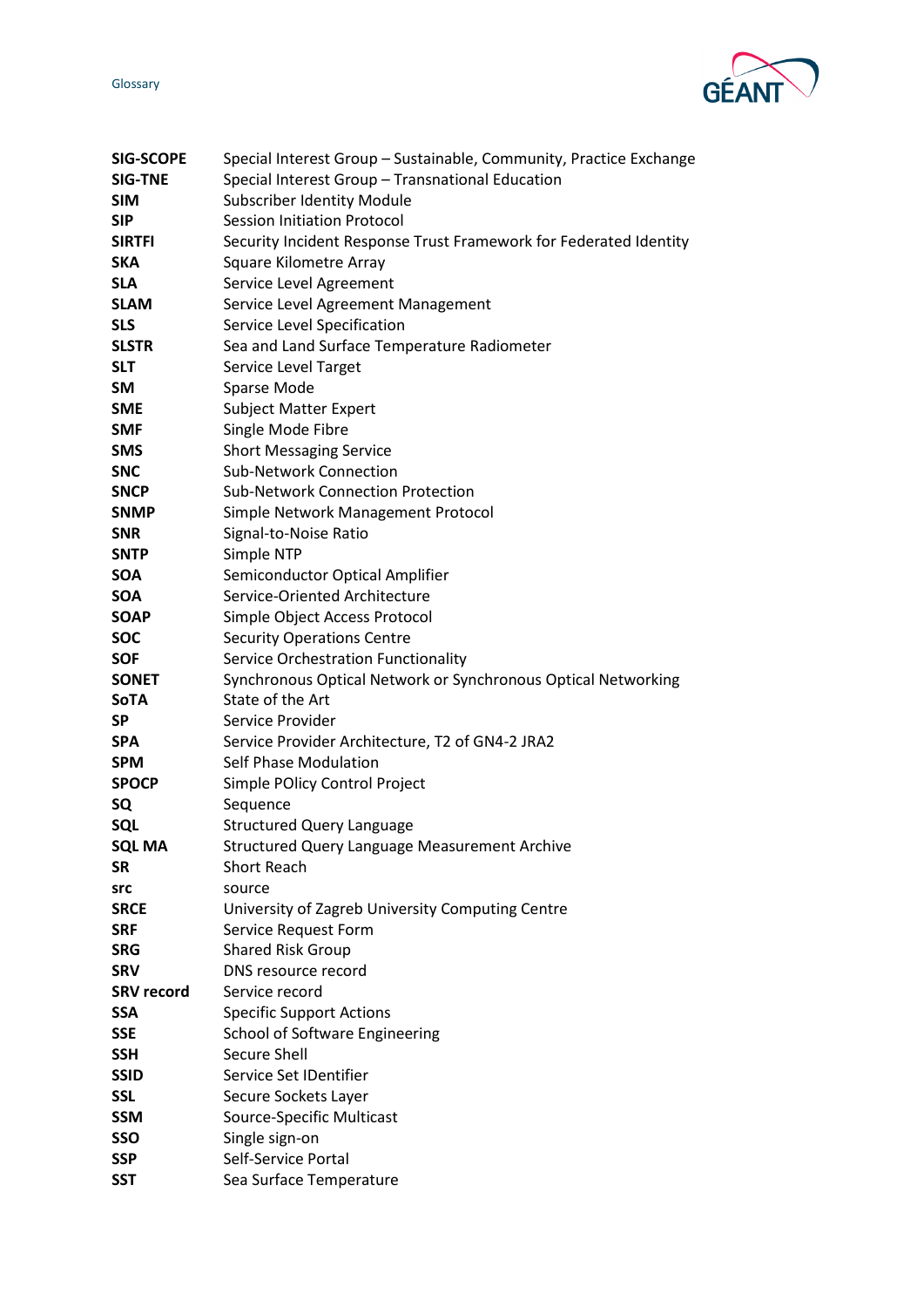

<span id="page-24-0"></span>

| STF             | Service and Technology Forum                                   |
|-----------------|----------------------------------------------------------------|
| <b>STM</b>      | <b>Synchronous Transfer Module</b>                             |
| STM-1           | Synchronous Transport Module Level 1                           |
| <b>STP</b>      | <b>Spanning Tree Protocol</b>                                  |
| <b>STS</b>      | Synchronous Transport Signal                                   |
| <b>STT</b>      | <b>Scaleable Test Toolkit</b>                                  |
| <b>STUN</b>     | Session Traversal Utilities for NAT                            |
| <b>SUT</b>      | <b>System Under Test</b>                                       |
| <b>SVC</b>      | Scalable Video Codec                                           |
| <b>SW</b>       | Software                                                       |
| <b>SWAMID</b>   | Swedish Academic Identity                                      |
| <b>SWD</b>      | Software Development                                           |
| <b>SWDI</b>     | Scalable WLAN Design and Implementation                        |
| <b>SWDS</b>     | Software Development Support                                   |
| <b>SWOBUF</b>   | Software Output Buffer                                         |
| <b>SWOS</b>     | Satellite-based Wetland Observation Service                    |
| <b>SWUPKI</b>   | PKI for Swedish Universities and University Colleges.          |
| <b>SYN</b>      | SYNchronisation                                                |
| <b>SYNACK</b>   | <b>SYNchronisation ACKnowledgement</b>                         |
| Τ               | [Index]                                                        |
| Τ               | Task                                                           |
| T&F             | Time and Frequency                                             |
| T&I             | Trust and Identity                                             |
| TaaS            | Testbed as a Service                                           |
| <b>TACACS</b>   | Terminal Access Controller Access Control System               |
| <b>TACAR</b>    | <b>Trusted Academic Certification Authority Repository</b>     |
| <b>TAM</b>      | <b>TMF Application Framework</b>                               |
| <b>TANDEM</b>   | <b>TransAfrican Network Development</b>                        |
| tbc             | to be confirmed                                                |
| <b>Thps</b>     | Terabytes per second                                           |
| ТC              | <b>Tracefile Capture</b>                                       |
| <b>TCAM</b>     | Ternary Content-Addressable Memory                             |
| <b>TCP</b>      | <b>Transmission Control Protocol</b>                           |
| TCS             | <b>Trusted Certificate Service</b>                             |
| <b>TDMA</b>     | <b>Time Division Multiple Access</b>                           |
| TE              | <b>Traffic Engineering</b>                                     |
| <b>TEIN</b>     | <b>Trans-Eurasia Information Network</b>                       |
| <b>TELFOR</b>   | <b>Telecommunications Forum</b>                                |
|                 | Telnet/SSH MP Telnet/Secure Shell Measurement Point            |
| <b>TENET</b>    | Tertiary Education and Research Network of South Africa        |
| <b>TERENA</b>   | Trans-European Research and Education Network Association      |
| <b>TESTA</b>    | Trans-European Services for Telematics between Administrations |
| ΤF              | <b>Task Force</b>                                              |
| <b>TF-CSIRT</b> | Task-Force - Computer Security Incident Response Teams         |
| <b>TF-DPR</b>   | Task Force - Data Protection Regulation                        |
| <b>TF-ECS</b>   | Task Force - Enhanced Communication Services                   |
| <b>TF-MSP</b>   | Task Force on Management of Service Portfolios                 |
| <b>TF-RED</b>   | Task Force - Research Engagement Development                   |
| <b>TF-VSS</b>   | Task Force - Videoconference Service Studies                   |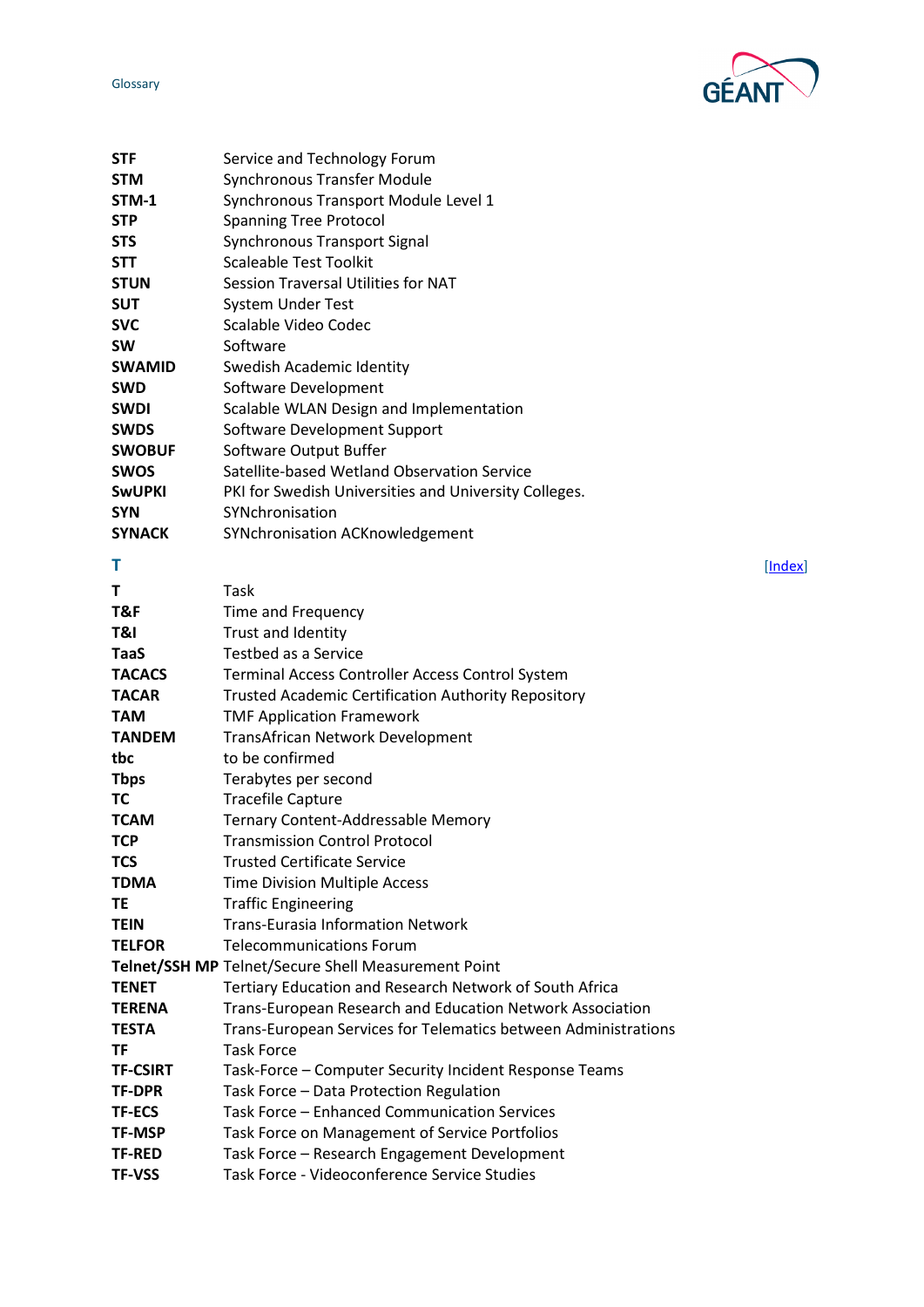

<span id="page-25-0"></span>

| <b>TF-VVC</b>               | Task Force - Voice and Video Collaboration                                                        |
|-----------------------------|---------------------------------------------------------------------------------------------------|
| <b>TFT</b>                  | Time and Frequency Transfer                                                                       |
| TI                          | <b>Trusted Introducer</b>                                                                         |
| <b>TIM</b>                  | Trust and Identity Incubator Mentorship                                                           |
| <b>TIME</b>                 | Trust and Internet Identity Meeting Europe                                                        |
| <b>TIP OOLE</b>             | Telecom Infra Project Open Optical Link Emulation                                                 |
| <b>TKIP</b>                 | <b>Temporal Key Integrity Protocol</b>                                                            |
| TL                          | <b>Task Leader</b>                                                                                |
| TL1                         | <b>Transaction Language 1</b>                                                                     |
| <b>TLD</b>                  | Top Level Domain                                                                                  |
| <b>TLS</b>                  | <b>Transport Layer Security</b>                                                                   |
| <b>TMF</b>                  | <b>TM Forum</b>                                                                                   |
| <b>TNC</b>                  | The Networking Conference (TNC16, TNC17, TNC18, TNC19) - the largest and most                     |
|                             | prestigious European research and education networking conference                                 |
| <b>TNE</b>                  | <b>Transnational Education</b>                                                                    |
| <b>TogoRER</b>              | Togo Research and Education Network                                                               |
| <b>ToR</b>                  | <b>Terms of Reference</b>                                                                         |
| <b>TRL</b>                  | <b>Technology Readiness Level</b>                                                                 |
| <b>TT</b>                   | <b>Trouble Ticket</b>                                                                             |
| TTI                         | <b>Trail Trace Identifier</b>                                                                     |
| <b>TTL</b>                  | Time To Live                                                                                      |
| <b>TTP</b>                  | <b>Trusted Third Party</b>                                                                        |
| <b>TURN</b><br><b>TWAMP</b> | <b>Traversal Using Relay NAT</b><br>Two-Way Active Measurement Protocol                           |
| <b>TX-RX</b>                | <b>Transmit Receive</b>                                                                           |
|                             |                                                                                                   |
|                             |                                                                                                   |
| U                           | [Index]                                                                                           |
| UA                          | <b>UbuntuNet Alliance</b>                                                                         |
| <b>UAB</b>                  | Autonomous University of Barcelona                                                                |
| <b>UAS</b>                  | <b>Universal Access and Service</b>                                                               |
| <b>UAT</b>                  | <b>User Acceptance Testing</b>                                                                    |
| <b>UbuntuNet</b>            | UbuntuNet Alliance for Research and Education Networking - The regional Research                  |
|                             | and Education Network of Eastern and Southern Africa                                              |
| UC                          | Use Case                                                                                          |
| <b>UCLP</b>                 | User Controlled Light Paths                                                                       |
| <b>UCSD</b>                 | The University of California in San Diego                                                         |
| <b>UDDI</b>                 | Universal Description, Discovery and Integration                                                  |
| <b>UDP</b>                  | <b>User Datagram Protocol</b>                                                                     |
| <b>UDPMon</b>               | A tool for testing hardware and network behaviour                                                 |
| <b>UFEC</b>                 | <b>Ultra Forward Error Correction</b>                                                             |
| <b>UHDRV</b><br>UI          | <b>UH Driver</b><br>User Interface                                                                |
| <b>UMA</b>                  |                                                                                                   |
| <b>UMTS</b>                 | <b>User Managed Access</b>                                                                        |
| UNI                         | Universal Mobile Telecommunications System<br>User Network Interface or User-to-Network Interface |
| <b>UoM</b>                  | University of Michigan                                                                            |
| UPV/EHU                     | University of the Basque Country                                                                  |
| <b>URI</b>                  | Uniform Resource Identifier                                                                       |
| <b>URL</b>                  | Uniform Resource Locator                                                                          |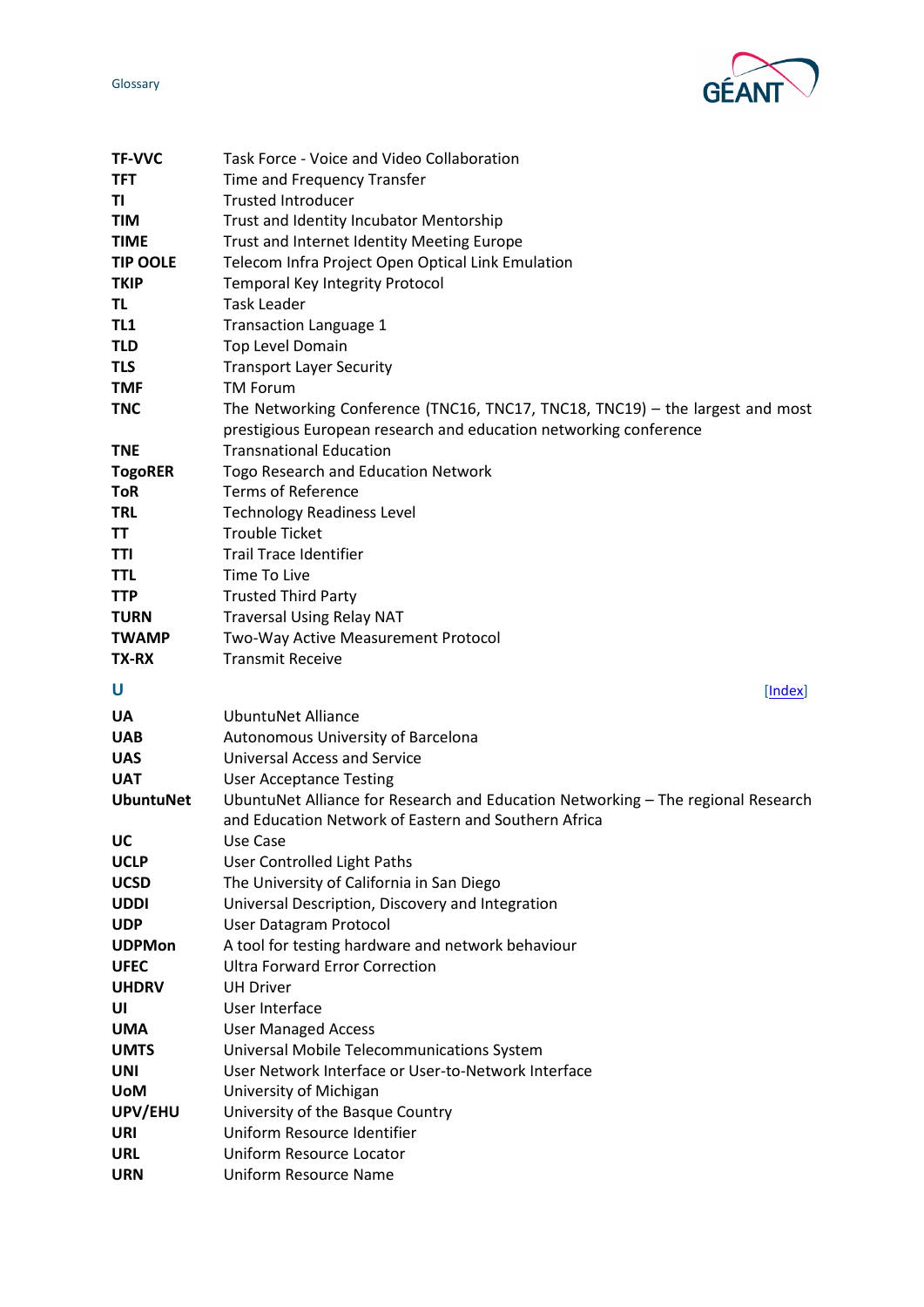

<span id="page-26-1"></span><span id="page-26-0"></span>

| uRPF           | Unicast Reverse Path Forwarding                                              |
|----------------|------------------------------------------------------------------------------|
| <b>USGS</b>    | United States Geological Survey                                              |
| <b>USM</b>     | <b>User Services Manager</b>                                                 |
| uSSO           | unified Single Sign-On                                                       |
| <b>UTC</b>     | Universal Time Co-ordinated                                                  |
| <b>UTM</b>     | Universal Transverse Mercator                                                |
| <b>UWB</b>     | Ultra-Wideband                                                               |
| V              |                                                                              |
|                | [Index]                                                                      |
| <b>VAaaS</b>   | <b>Vulnerability Assessment as a Service</b>                                 |
| <b>V</b> Att   | Variable Attenuator                                                          |
| <b>Vax</b>     | Vaccine                                                                      |
| <b>VAX</b>     | Virtual Address eXtension                                                    |
| VC             | Videoconference                                                              |
| VC             | <b>Virtual Circuit</b>                                                       |
| VC             | Virtual Container                                                            |
| VC             | <b>Virtually Concatenated</b>                                                |
| <b>VCAT</b>    | <b>Virtual Concatenation</b>                                                 |
| <b>VCG</b>     | <b>Virtual Concatenation Group</b>                                           |
| <b>VHDL</b>    | (VHSIC-HDL) Very High Speed Integrated Circuit Hardware Description Language |
| <b>VIPA</b>    | Virtually Imaged Phased Array                                                |
| <b>VITO</b>    | Instelling voor Technologisch Onderzoek                                      |
| <b>VLAN</b>    | Virtual Local Area Network                                                   |
| <b>VLBI</b>    | Very Long Baseline Interferometry                                            |
| <b>VLL</b>     | <b>Virtual Leased Line</b>                                                   |
| VM             | <b>Virtual Machine</b>                                                       |
| <b>VNF</b>     | <b>Virtual Network Function</b>                                              |
| VO             | Virtual Organisation (eIRG)                                                  |
| <b>VOA</b>     | Variable Optical Attenuator                                                  |
| <b>VolP</b>    | Voice over Internet Protocol                                                 |
| <b>VOMS</b>    | Virtual Organisation Membership Service                                      |
| <b>VOPaaS</b>  | VO Platform as a Service                                                     |
| <b>VPI</b>     | VPItransmissionMaker Optical Systems                                         |
| <b>VPL</b>     | <b>Virtual Private Line</b>                                                  |
| <b>VPLS</b>    | Virtual Private LAN Service                                                  |
| <b>VPN</b>     | <b>Virtual Private Network</b>                                               |
| <b>VRF</b>     | Virtual Routing and Forwarding                                               |
| VSI            | <b>Virtual Switch Instance</b>                                               |
| <b>VTP</b>     | <b>VLAN Trunk Protocol</b>                                                   |
| <b>VXLAN</b>   | Virtual Extensible LAN                                                       |
| W              | [Index]                                                                      |
| W3C            | World Wide Web Consortium                                                    |
| <b>WACREN</b>  | West and Central African Research and Education Network                      |
| WAN            | Wide Area Network                                                            |
| <b>WAN PHY</b> | <b>WAN PHYsical Layer Device</b>                                             |
| <b>WAYF</b>    | Where Are You From                                                           |
| <b>WB</b>      | <b>Wave Band</b>                                                             |
| <b>WCDMA</b>   | <b>Wideband Code Division Multiple Access</b>                                |
| <b>WDM</b>     | Wavelength-Division Multiplexing                                             |